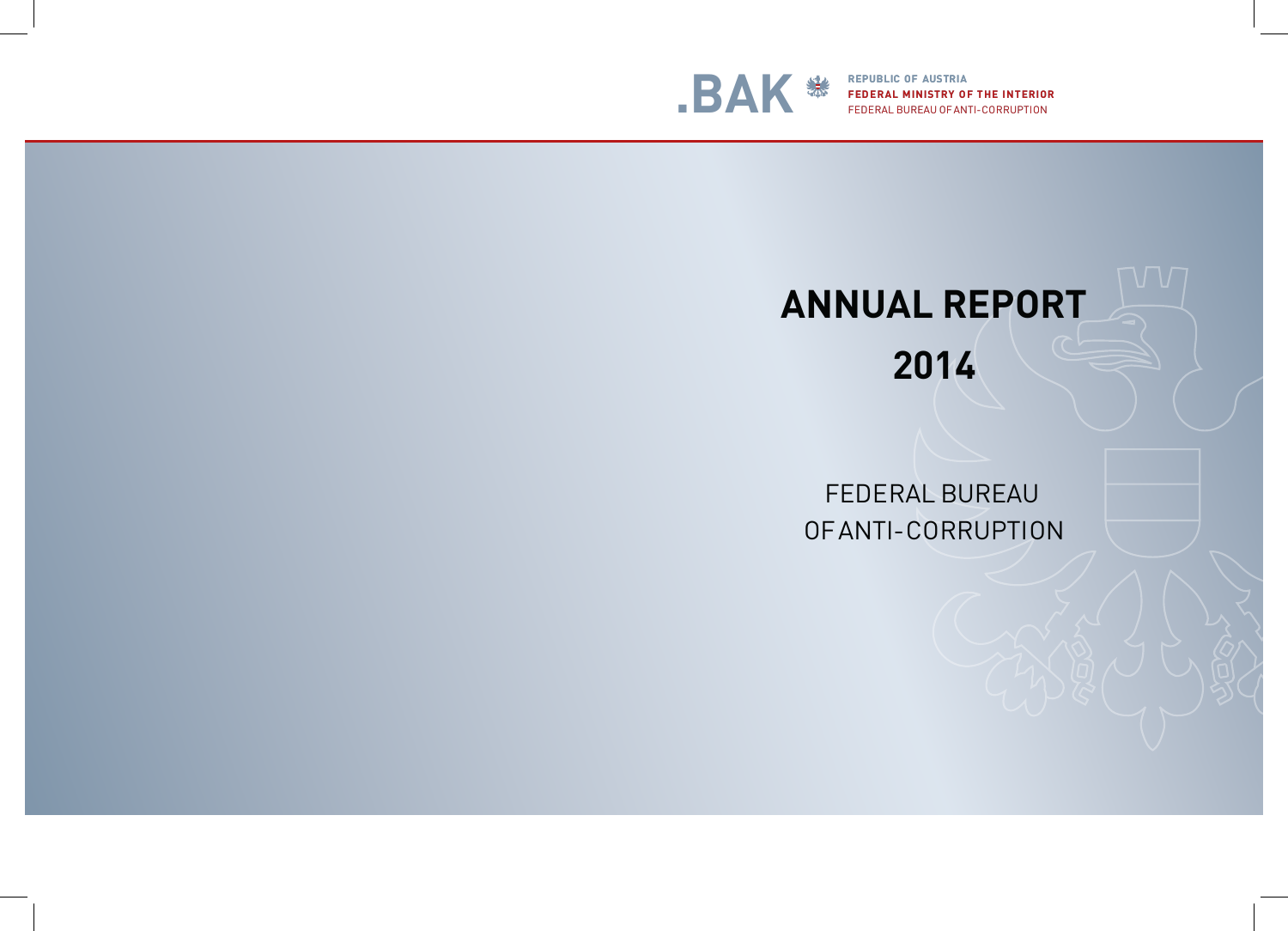#### **IMPRINT**

Federal Bureau of Anti-Corruption Herrengasse 7 1010 Vienna Phone: +43-(0)-1-531 26 -0 Fax: +43-(0)-1-531 26 - 10 85 83 Mail: BMI-IV-BAK-SPOC@bak.gv.at

### **Layout:**

Department I/8

#### **Printing:**

Digitalprintcenter Federal Ministry of the Interior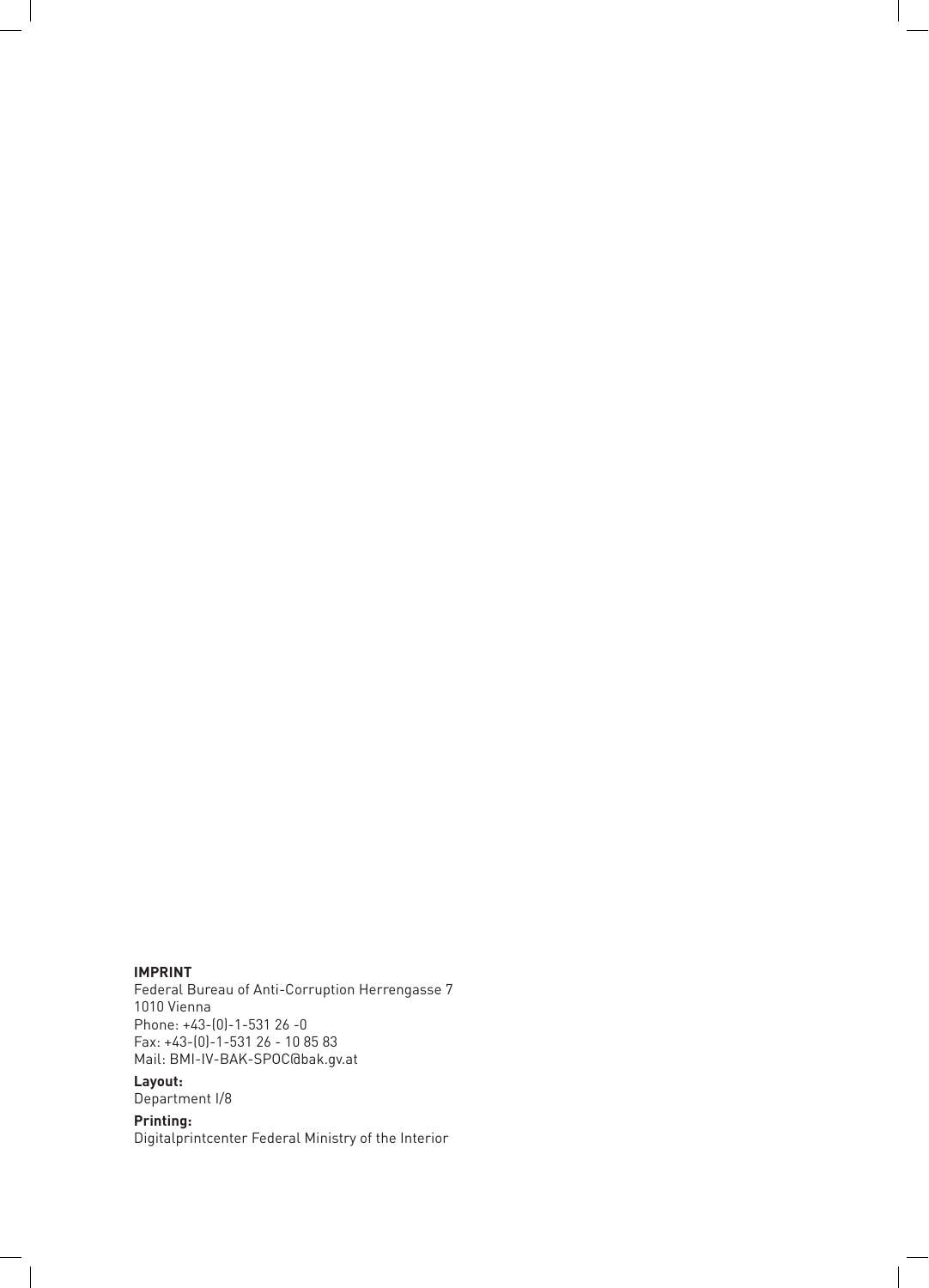# **TABLE OF CONTENTS**

| The BAK and training measures at the Federal Security Academy (SIAK) 9          |    |
|---------------------------------------------------------------------------------|----|
|                                                                                 |    |
| The BAK and the nationwide network of corruption prevention officers            |    |
|                                                                                 |    |
|                                                                                 |    |
| The BAK and the Anti-Corruption Day for the Federal Ministry of the Interior 11 |    |
|                                                                                 |    |
|                                                                                 |    |
|                                                                                 |    |
|                                                                                 |    |
|                                                                                 |    |
|                                                                                 |    |
|                                                                                 |    |
|                                                                                 |    |
|                                                                                 |    |
|                                                                                 |    |
|                                                                                 |    |
|                                                                                 | 22 |
|                                                                                 |    |
| The BAK and international police cooperation and administrative assistance22    |    |
| The BAK and the UNCAC (United Nations Convention against Corruption)23          |    |
|                                                                                 |    |
|                                                                                 |    |
| The BAK and the European Partners against Corruption (EPAC) and the European    |    |
|                                                                                 |    |
|                                                                                 |    |
|                                                                                 |    |
|                                                                                 |    |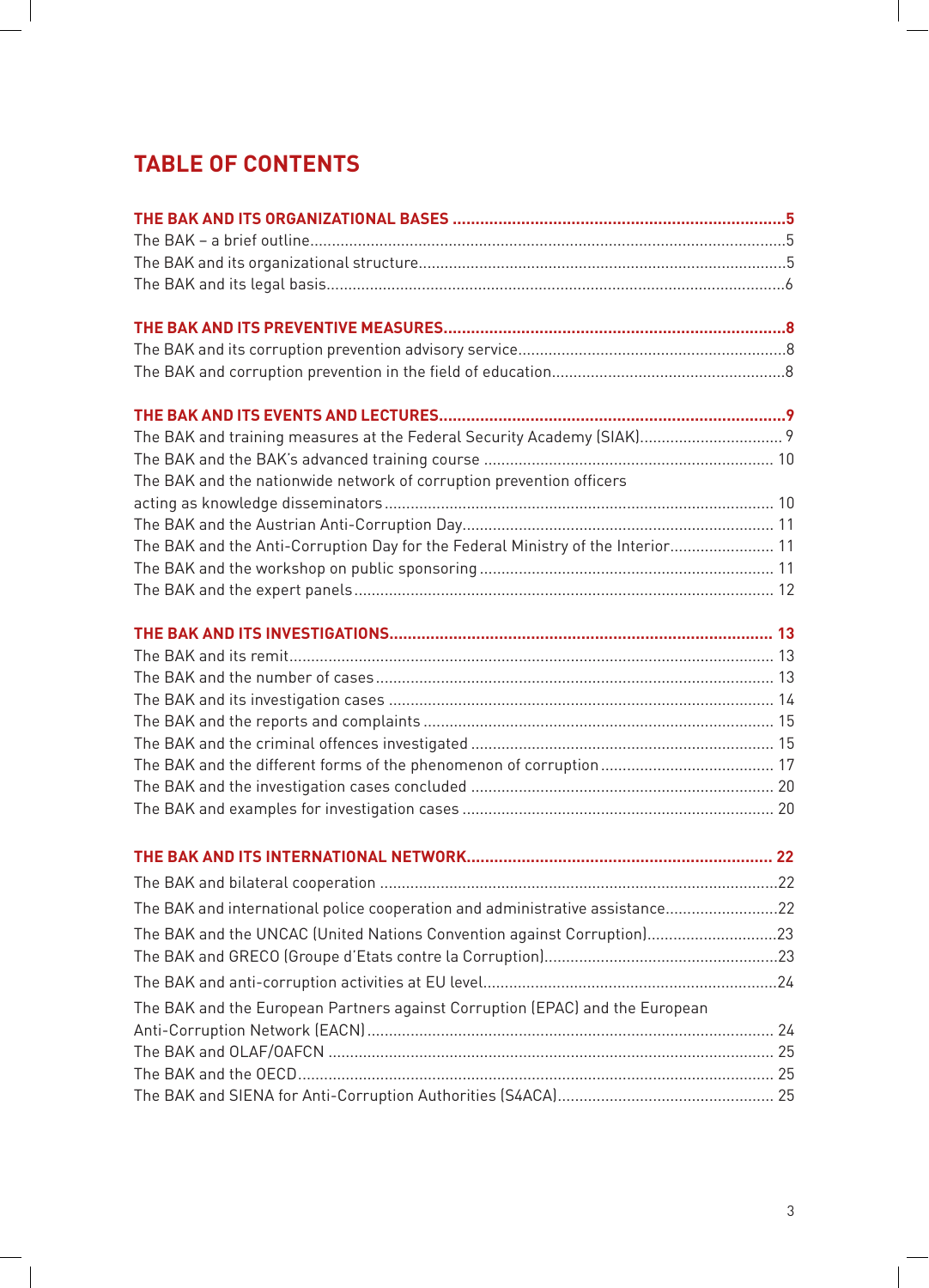| The annual series "Corruption and Abuse of Official Authority"        |  |
|-----------------------------------------------------------------------|--|
| ("Korruption und Amtsmissbrauch") …………………………………………………………………………………… 26 |  |
| The casebook "The Criminal Law on Corruption: Case Examples"          |  |
|                                                                       |  |
|                                                                       |  |

#### **APPENDIX**

Federal Law on the Establishment and Organization of the Federal Bureau of Anti-Corruption (Law on the Federal Bureau of Anti- Corruption [abbreviation:] BAK-G)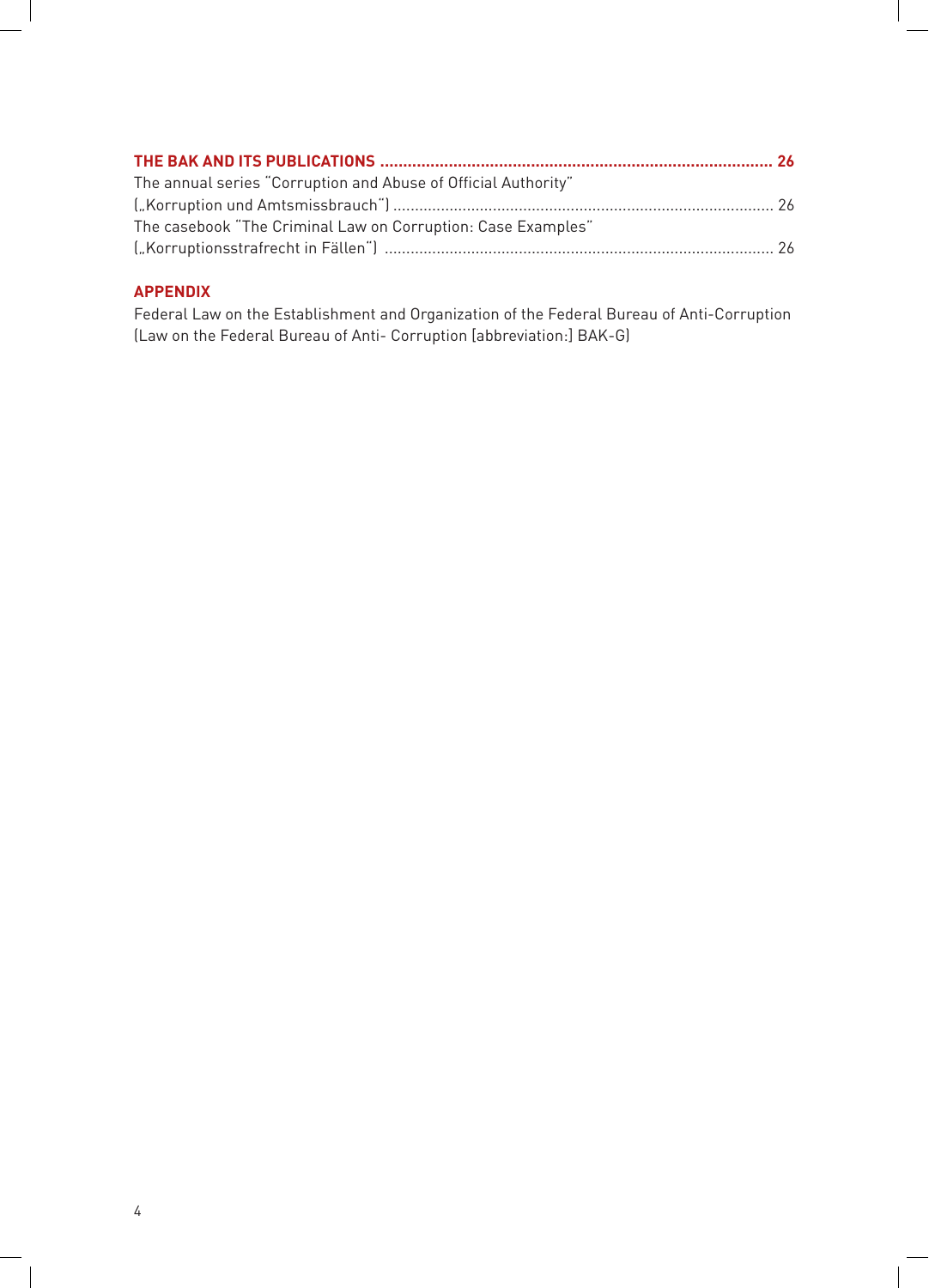# **The BAK and its organizational bases**

#### **The BAK – a brief outline**

 The Austrian Federal Bureau of Anti-Corruption (BAK) was established as of 1 January 2010 and is based in Vienna. The BAK has nationwide jurisdiction in the prevention of and the fight against corruption, the close cooperation with the Public Prosecutor's Office for Combating Economic Crime and Corruption (WKStA) as well as in security police and criminal police cooperation with foreign and international anti-corruption institutions.

#### **The BAK and its organizational structure**

 The BAK is an institution of the Austrian Federal Ministry of the Interior. Organizationally speaking, it is established outside the Directorate-General for Public Security (see Section 1 of the Federal Law on the Establishment and Organization of the Federal Bureau of Anti-Corruption [BAK-G]], namely within the Directorate-General IV (Services and Supervision), and thus directly responsible to the Director-General IV.

According to the current organization chart, the BAK is divided into three departments. Department 1 and 2 are subdivided into three units, Department 3 consists of four units.

The Single Point of Contact (SPOC) is the main contact office of the BAK. The SPOC receives reports, allegations, complaints etc. that may be relevant to criminal investigations.

 Department 1 of the BAK provides the complete support for the Federal Bureau. The area of responsibility ranges from human resources, budget and fleet management, controlling, logistics and media analyses to IT infrastructure management, the preservation of evidence in the field of IT, the analysis of data and visualization, the statistical analysis of the BAK's activities, various legal services for the BAK and, in the future, the development of situation reports as well as the implementation and supervision of the BAK's compliance system.

Department 2 of the BAK is responsible for, inter alia, prevention and fundamental research. This comprises prevention work, the implementation of studies as well as the support and supervision of external projects. Another area of responsibility of Department 2 is education, which includes, in particular, the servicing of the Austrianwide anti-corruption network as well as the organization of trainings and awarenessraising events for the Austrian Federal Ministry of the Interior and other public authorities. Furthermore, Department 2 is responsible for international cooperation and the related bilateral exchange and cooperation with various anti-corruption bodies.

Department 3 is responsible for all law enforcement measures regarding the fight against corruption. It covers security police and criminal police investigations in the fields of corruption offences, abuse of authority and internal affairs.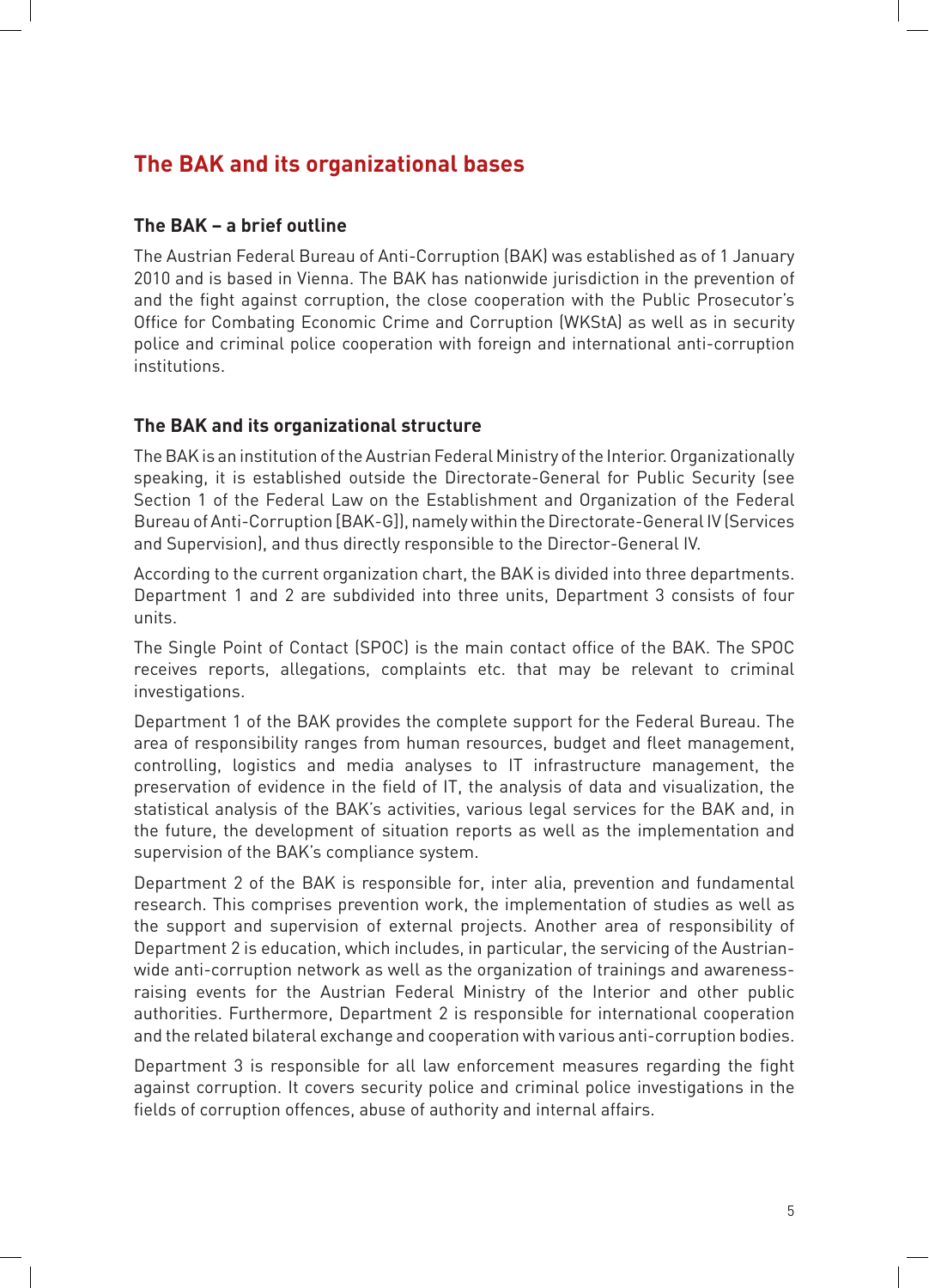

#### **The BAK and its legal basis**

 The Federal Law on the Establishment and Organization of the Federal Bureau of Anticorruption (BAK-G) entered into force on 1 January 2010 and constitutes the BAK's legal basis.

In accordance with Section 4, paragraph 1, of the BAK-G, the BAK has nationwide jurisdiction in security and criminal police investigations concerning the following criminal offences:

- 1. abuse of official authority (§ 302 of the Austrian Penal Code [StGB]),
- 2. corruptibility (§ 304 StGB),
- 3. acceptance of an advantage (§ 305 StGB),
- 4.  $\frac{1}{3}$  acceptance of an advantage for the purpose of exerting influence  $\frac{1}{3}$  306 StGB),
- 5. **bribery** (§ 307 StGB),
- $6.$  offering an advantage  $(S$  307a StGB),
- 7. offering an advantage for the purpose of exerting influence (§ 307b StGB),
- 8. **Illicit intervention** (§ 308 StGB),
- 8a. breach of official secrecy (§ 310 StGB),
- 9. breach of trust due to abuse of an official function or due to involvement of an office holder (§ 153, paragraph 2, case 2, § 313, or in connection with § 74, paragraph 1, no. 4a, StGB),
- 10. acceptance of gifts by persons holding a position of power (§ 153a StGB),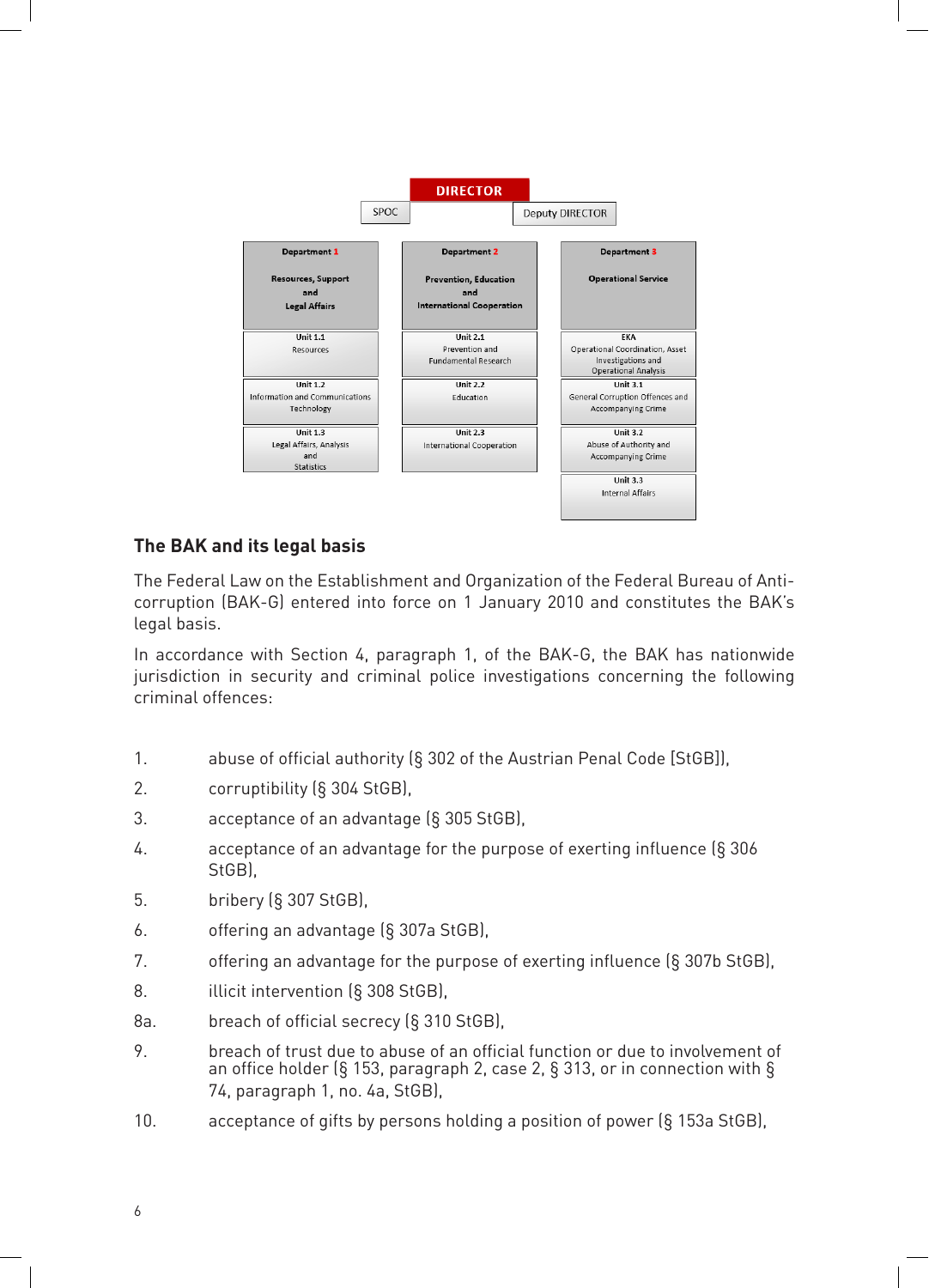- 11.  $\qquad$  agreements restricting competition in procurement procedures (§ 168b) StGB) as well as serious fraud  $($ § 147 StGB) and commercial fraud  $($ § 148 StGB) on the basis of such agreement,
- 12.  $\qquad \qquad$  acceptance of gifts and bribery of employees or agents (§ 309 StGB),
- 13. money laundering  $(S$  165 StGB), provided that the assets arise from the offences 1 to 8, 9, 11 (second and third case) or 12; criminal associations or organizations ( $\S$ § 278 and 278a StGB), provided that they intend to commit the offences 1 to 9 or 11 (second and third case),
- 14. acts punishable pursuant to the StGB as well as to other laws relevant to criminal law, provided that they are related to the offences 1 to 13 and have to be prosecuted by the BAK by written order of a court or a public prosecutor's office,
- 15. acts punishable pursuant to the StGB as well as to laws relevant to criminal law concerning public employees of the Federal Ministry of the Interior, provided that they have to be prosecuted by the BAK by written order of a court or a public prosecutor's office.

In accordance with Section 28, paragraph 1, 2nd sentence, of the Austrian Penal Code (Determination of the Maximum Penalty), the BAK is only responsible for the cases 11 to 13 if the offences mentioned are relevant for the determination of the level of penalty.

The BAK's responsibilities in the field of international cooperation are clearly laid down in Section 4, paragraph 2, of the Federal Law on the Establishment and Organization of the Federal Bureau of Anti-Corruption (BAK-G): the Federal Bureau of Anti-Corruption is responsible for investigations within the framework of international police cooperation and administrative assistance as well as for cooperation with the corresponding institutions of the European Union and the investigating authorities of EU Member States in the above mentioned cases. Regarding international police cooperation in the cases described above, the Bureau acts as point of contact for OLAF, Interpol, Europol and other comparable international institutions.

According to its legal mandate (Section 4, paragraph 3, BAK-G), the BAK shall analyse corruption phenomena, gather information on preventing and combating them and develop appropriate preventive measures.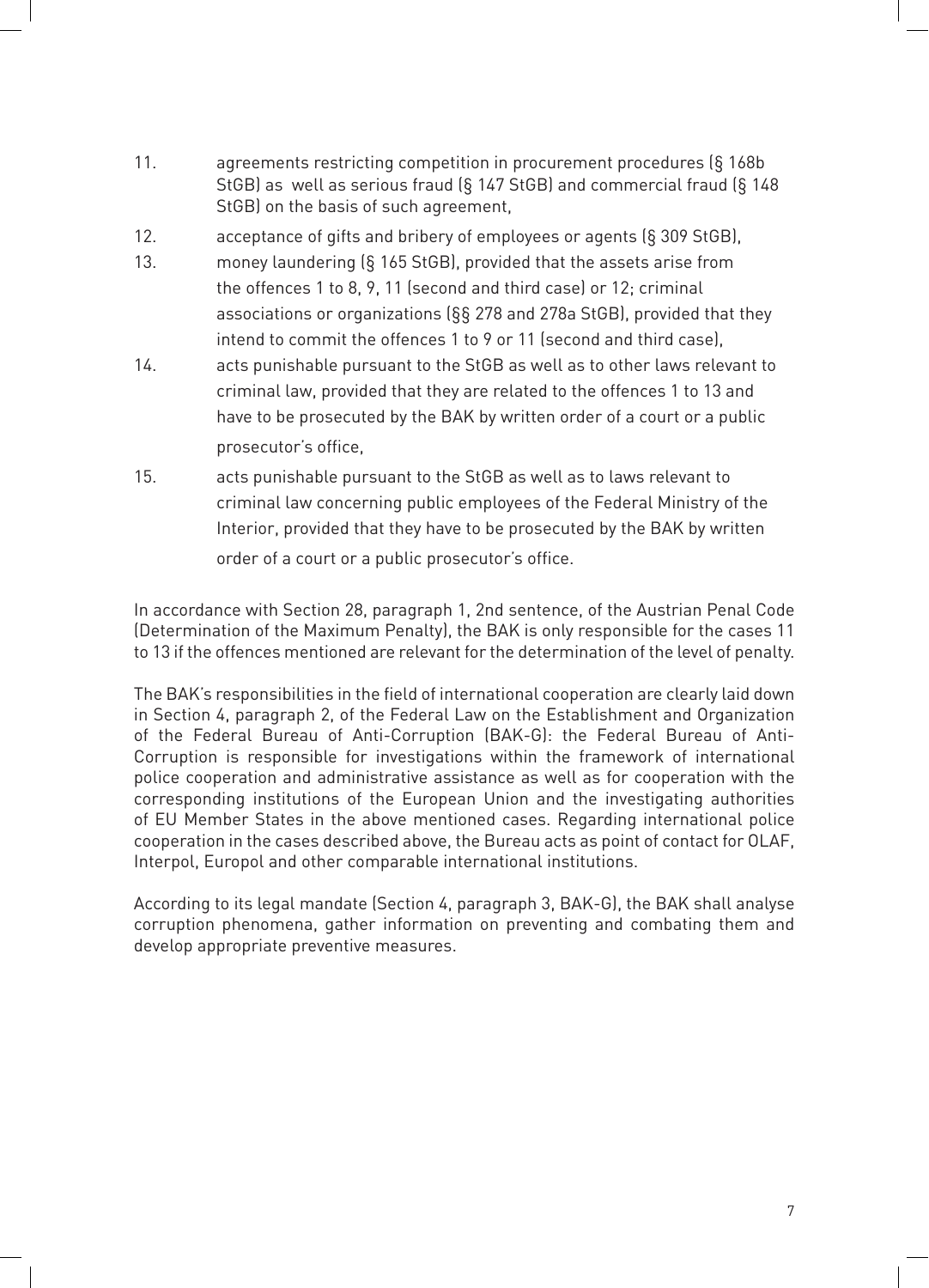## **The BAK and its preventive measures**

In the Austrian Federal Bureau of Anti-Corruption (BAK), prevention is considered as interventions addressing the cause and attempting to initiate processes of change in systems by means of advice, training and education. These processes of change or learning should contribute to reducing the probability for the occurrence of specific problems.

#### **The BAK and its corruption prevention advisory service**

Based on (literature) research and case analyses of the BAK's investigations, potential areas of prevention are determined and prevention approaches are developed. In the framework of the corruption prevention advisory service, structures, procedures and workflows as well as risk and protective factors at organizational and personal level are analysed. On the basis of the findings, appropriate recommendations are subsequently developed. The advisory service is carried out by a multidisciplinary team taking into account legal, sociological, criminological and psychological aspects.

In 2014, two prevention projects were successfully completed. One project analysed the storage of narcotics by security authorities for corruption risks. The other project examined the storage as well as the handling of entry and exit stamps by border authorities for corruption risks. In cooperation with the responsible organizational units, numerous areas of risk were revealed and analysed and appropriate preventive measures were developed in the course of the two projects. A large part of the BAK's recommendations has already been successfully implemented.

#### **The BAK and corruption prevention in the ield of education**

It has always been of central importance to the Federal Bureau's prevention work to raise awareness among adolescents regarding the dangers related to corruption. Therefore, the BAK developed training concepts which met with a very positive response at national and international level. These anti-corruption trainings for students were further expanded in 2014. For instance, specific teaching material and training curricula for teachers were compiled and more tailor-made seminars for teachers as well as prospective teachers were offered.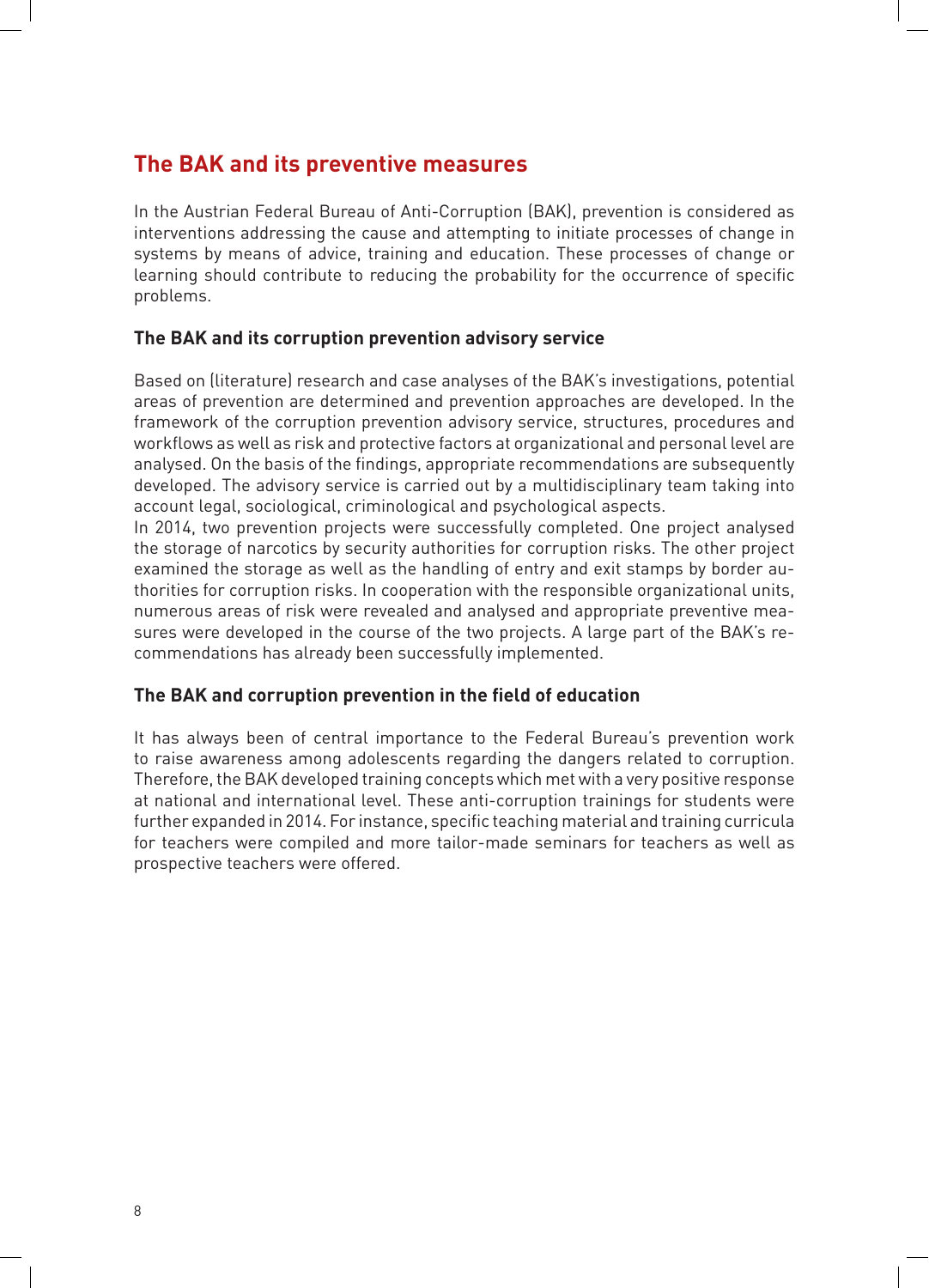# **The BAK and its events and lectures**

The prevention work of the BAK also comprises measures of behavioural prevention such as awareness-raising and knowledge transfer on corruption phenomena.

Accordingly, the Federal Bureau offers numerous activities in the framework of (advanced) training events for employees of the Federal Ministry of the Interior as well as for members of other organizations. These measures are complemented by anti-corruption events promoting awareness-raising and the exchange of current challenges and aspects of the fight against corruption.

#### **The BAK and training measures at the Federal Security Academy (SIAK)**

In the framework of the BAK's lectures at the Federal Security Academy (SIAK), approximately 60 events were held within the basic training courses for constables, sergeants and senior police officers. Furthermore, about 420 civil servants of different organizational units were trained on compliance in the Austrian Federal Ministry of the Interior (MoI) during specific events, which were carried out together with the Chief Compliance Officer of the MoI and representatives of the Procurement Department. Trainings outside of the MoI were held, inter alia, at the government of the Province of Salzburg, the Federal Academy of Public Administration, the University of Teacher Education Vienna or the Innsbruck District Authority. In total, 122 lectures (811 hours) on preventing and combating corruption were offered to approximately 3,200 participants in 2014.

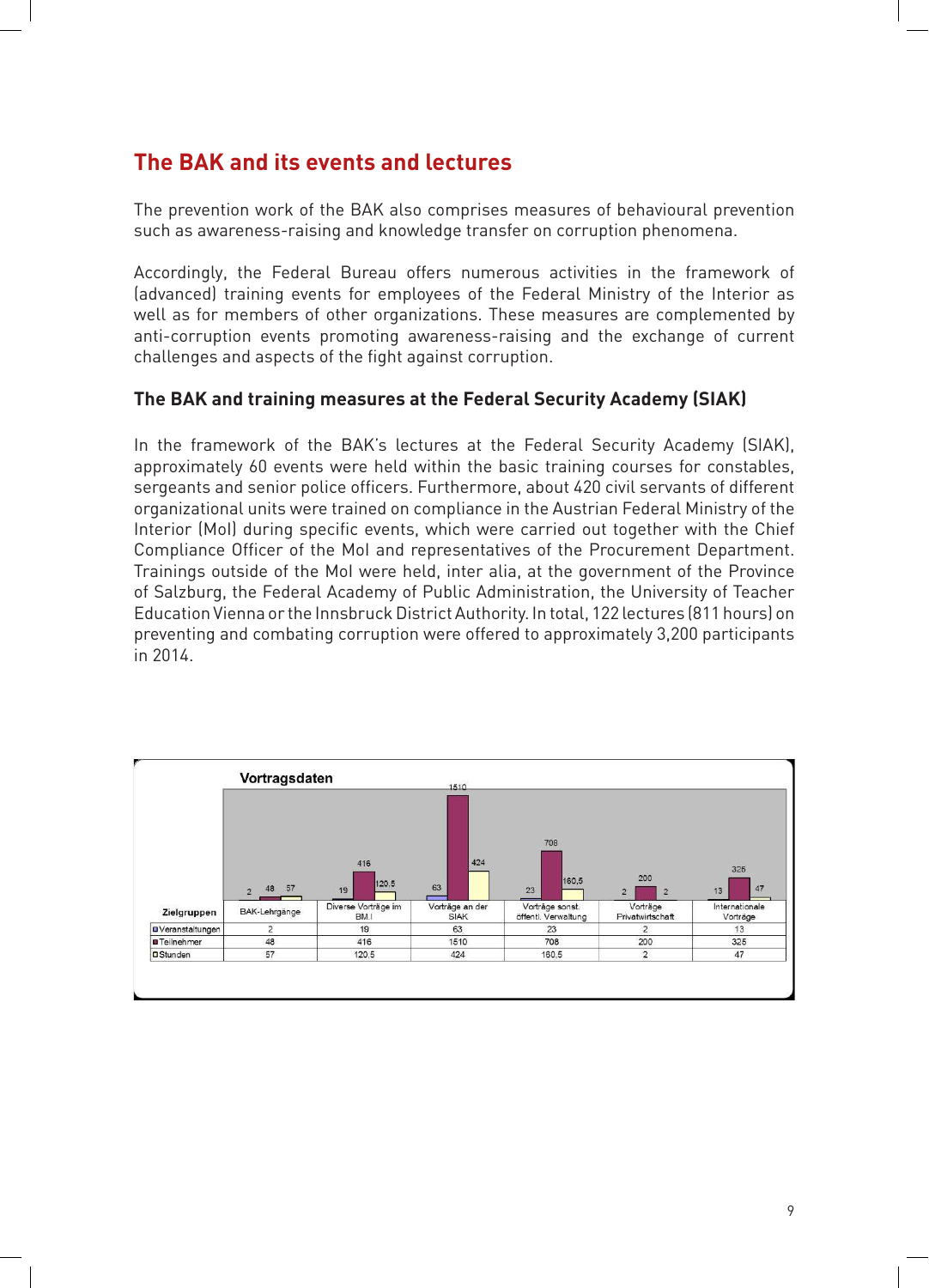#### **The BAK and the BAK's advanced training course**

Since 2005, the Federal Bureau has planned, organized and supervised two training courses per year on preventing and combating corruption. In 2014, 42 persons completed the courses 17 and 18. These two-week seminars are attended by employees of all grades and categories from all Directorates-General of the Ministry of the Interior and from other public sector bodies. They were informed about theoretical aspects of corruption, e.g. relevant provisions of criminal law, code of criminal procedure, data protection, civil service law, disciplinary law, and of the criminal investigation of corruption cases. The training also provided information on corruption prevention, the international component of preventing and fighting corruption, the basic aspects of economic crime, as well as the psychological background of corruption.



#### **The BAK and the nationwide network of corruption prevention oficers acting as knowledge disseminators**

The creation and implementation of a system of knowledge disseminators consisting of corruption prevention officers from the police directorates started in 2011. The objective of this system is to extend the educational measures in the field of corruption prevention and, at the same time, ensure uniform quality standards. To this end, in 2014, the BAK organized two conferences for the corruption prevention officers at which standardized training concepts were worked out and improved as well as cooperation with the Chief Compliance Officer of the Ministry of the Interior was initiated and enhanced. Since the establishment of the system of knowledge disseminators in 2012, the corruption prevention officers have trained approximately 6,000 law enforcement officers in various courses and seminars.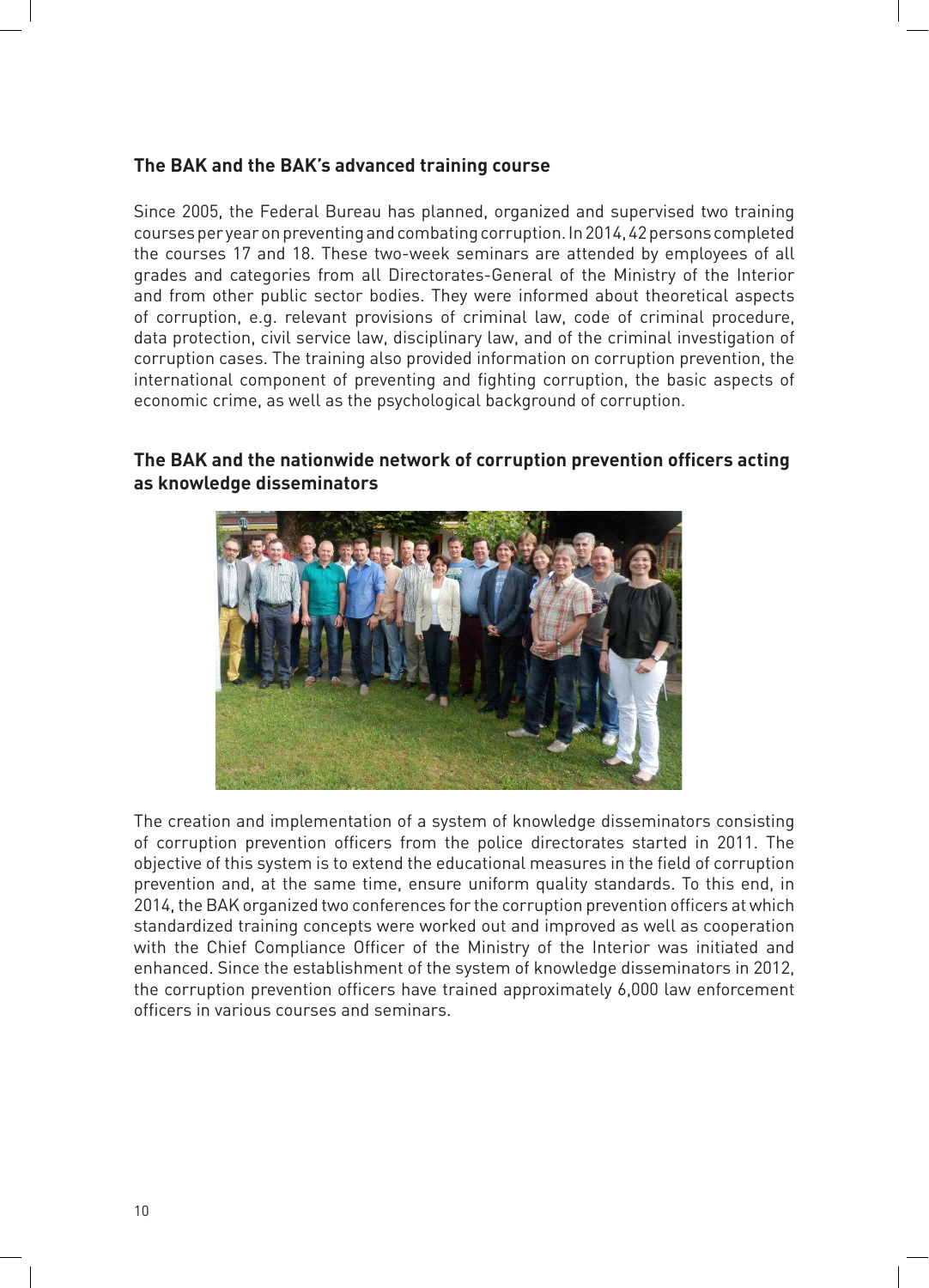#### **The BAK and the Austrian Anti-Corruption Day**

Since 2007, the BAK has organized the Austrian Anti-Corruption Day for the public administration once a year. This inter-ministerial meeting of experts deals with diverse topics related to the prevention of and fight against corruption. It aims to provide a framework for a wide range of anti-corruption experts to discuss current challenges and issues in this field. On 8 May 2014, about 100 experts from the public sector, science, civil society and the private sector participated in the 8th Austrian Anti-Corruption Day in the premises of the Ministry of the Interior in Vienna. Numerous lectures offered an insight into the changing faces of corruption in our society as well as into the development of anti-corruption measures at national level. A fireside chat entitled "Experiences and challenges after one year of whistle-blowing in Austria" saw a critical and lively discussion on the issue of whistle-blowing.

#### **The BAK and the Anti-Corruption Day for the Federal Ministry of the Interior**

For the second time, the Federal Bureau organized the Anti-Corruption Day for the Ministry of the Interior, in which participated about 90 senior officials of the ministry and the police directorates. The event, held on 11 November 2014, focused on ethical and moral aspects of compliance and corruption prevention, the implementation of compliance measures in the Ministry of the Interior, the ministry's newly developed quidelines on public sponsoring, and current effects of the 2012 Act amending the Criminal Law on Corruption.

#### **The BAK and the workshop on public sponsoring**

On 25 June 2014, the BAK held a workshop on public sponsorship in cooperation with the Chief Compliance Officer of the Federal Ministry of the Interior, Albert Koblizek. Around 50 high-ranking experts of several ministries, the Provincial Courts of Audit, the University of Vienna and the Vienna University of Economics and Business took the opportunity to discuss challenges and possible solutions regarding the handling of public sponsoring. The results of the workshop served as a basis for the development of a sponsoring guideline for the Federal Ministry of the Interior.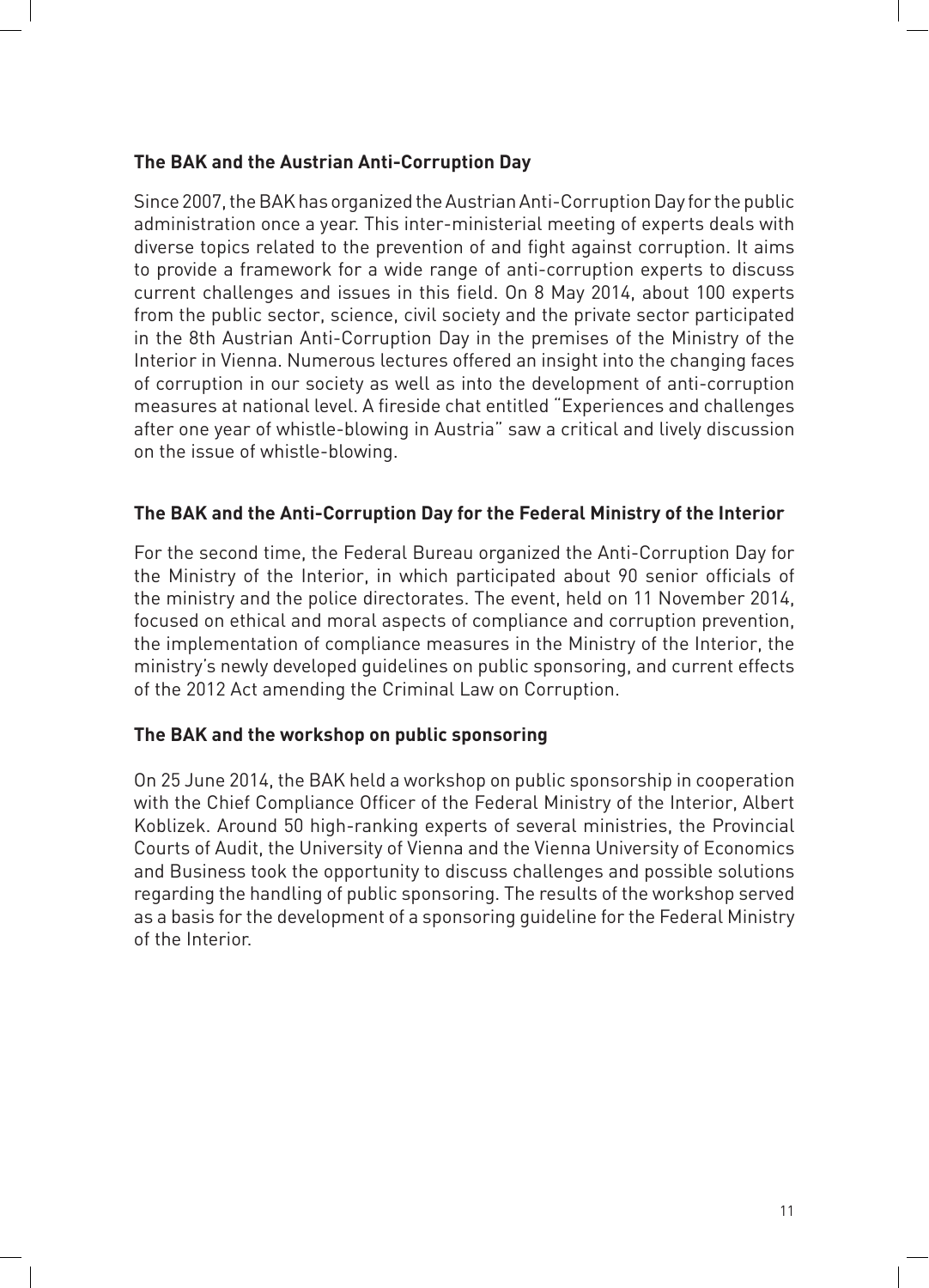#### **The BAK and the expert panels**

In 2014, the Federal Bureau again placed a particular focus on the development of a national anti-corruption strategy for the field of corruption prevention. In this context, a total of ten inter-ministerial expert panels were organized by the BAK in 2013 and 2014. The results of the contributions and discussions of these meetings are integrated into the Austrian anti-corruption strategy and will be published as a book. Representatives of the federal ministries, the City of Vienna, the Provincial Courts of Audit, the Austrian Association of Municipalities, the provincial governments, the Austrian Association of Cities and Towns, the Liaison Offices of the Provinces, Transparency International and the University of Vienna participated in the panels.

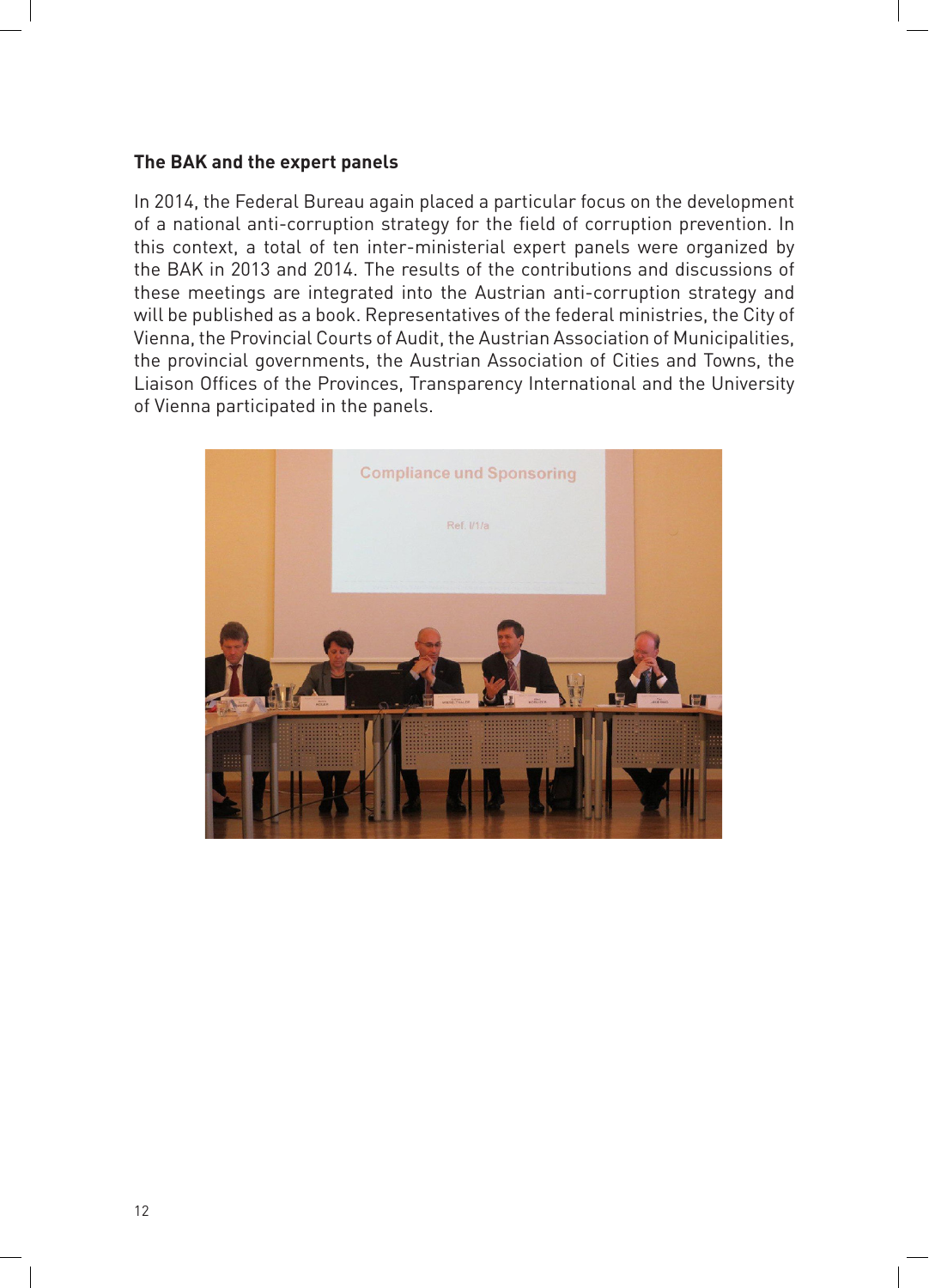# **The BAK and its investigations**

Investigating corruption offences is one of the key tasks of the BAK.

#### **The BAK and its remit**

Generally, the BAK is responsible for investigations concerning corruption offences and abuse of authority defined in Section 4, paragraph 1, BAK-G. In accordance with Section 5 of the BAK-G, law enforcement authorities or departments getting notice of a criminal offence falling within the remit of the BAK have to report this offence immediately in writing to the Federal Bureau. For reasons of expediency, the BAK may assign or transfer (certain) investigations to other law enforcement authorities or departments.

In connection with Section 4, paragraph 1 (15), of the BAK-G, cases of abuse or the use of weapons and firearms resulting in serious injury or death of a person, criminal offences due to abuse of an official function (criminal offences in connection with  $\S 313$ , Austrian Penal Code) and a suspicion of a crime or any other criminal offence of particular public interest have to be reported to the BAK (duty to report).

| Number of cases                             |      |                                                |        |      |                                                |       |      |
|---------------------------------------------|------|------------------------------------------------|--------|------|------------------------------------------------|-------|------|
|                                             | 2014 | <b>Difference</b><br>from<br>the previous year |        | 2013 | <b>Difference</b><br>from<br>the previous year |       | 2012 |
|                                             |      | absolute                                       | in %   |      | absolute                                       | in %  |      |
| Investigation<br>cases<br>(criminal police) | 1171 | -46                                            | -4%    | 1217 | 6                                              | 1%    | 1211 |
| Administrative<br>and<br>legal assistance   | 178  | -31                                            | $-17%$ | 209  | $-197$                                         | -49%  | 406  |
| Other cases                                 | 199  | -78                                            | -39%   | 277  | 48                                             | 17%   | 229  |
| Total                                       | 1548 | $-155$                                         | -9%    | 1703 | $-143$                                         | $-8%$ | 1846 |

#### **The BAK and the number of cases**

Not all reports received by the SPOC necessarily lead to investigations. In fact, the SPOC counts the number of cases, i.e., every report from citizens, public bodies such as the WKStA or police stations resulting in the opening of a file. Thus, the BAK keeps statistics on incoming cases, mainly reports, complaints, allegations etc. that may be relevant to criminal investigations. Administrative files are not included. Therefore, the workload of the BAK is higher than shown in the statistics.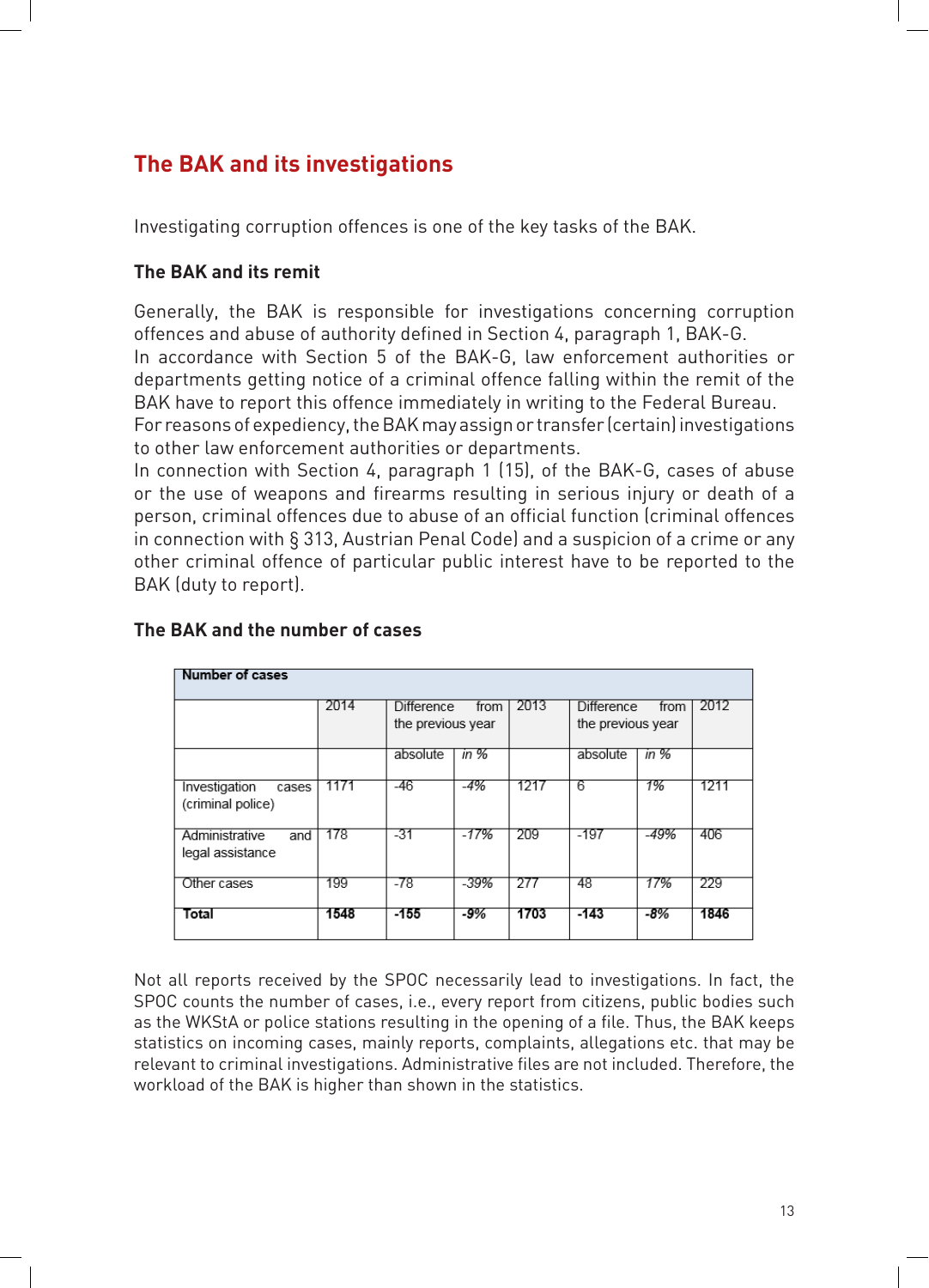The requests for administrative and legal assistance (see table above) include requests in accordance with § 26 of the Data Protection Act 2000 as well as requests of foreign police departments and other Austrian investigative authorities on a certain case. However, criminal police investigation cases – the key task of the BAK – constitute the majority of the recorded cases.

#### **The BAK and its investigation cases**

As mentioned earlier, the Bureau may transfer cases to other law enforcement authorities or departments if there is no particular public interest regarding the importance of the criminal offence or of the person investigated.

The table below shows the distribution of the files taken over by the BAK or subordinate law enforcement authorities or departments. The BAK transfers approximately 60 % of the cases to subordinate bodies, 40 % of the cases are handled by the BAK. The BAK, as competence centre for the fight against corruption, follows the progress and outcome of all cases in order to maintain an overview of the predominant phenomena and cases and to answer general requests competently.

| <b>Transferred</b><br>to/handled by                             | 2014 | <b>Distribution</b> | 2013 | <b>Distribution</b> | 2012 | <b>Distribution</b> |
|-----------------------------------------------------------------|------|---------------------|------|---------------------|------|---------------------|
| Subordinate<br>law<br>enforcement authorities<br>or departments | 814  | 60.3%               | 929  | 62.6%               | 904  | 54.0%               |
| BAK                                                             | 535* | 39.7%               | 554* | 37.4%               | 769* | 46.0%               |
| Total                                                           | 1349 | 100                 | 1483 | 100.0               | 1673 | 100.0               |

\* These figures include requests for administrative or legal assistance as well as requests under the Data Protection Act.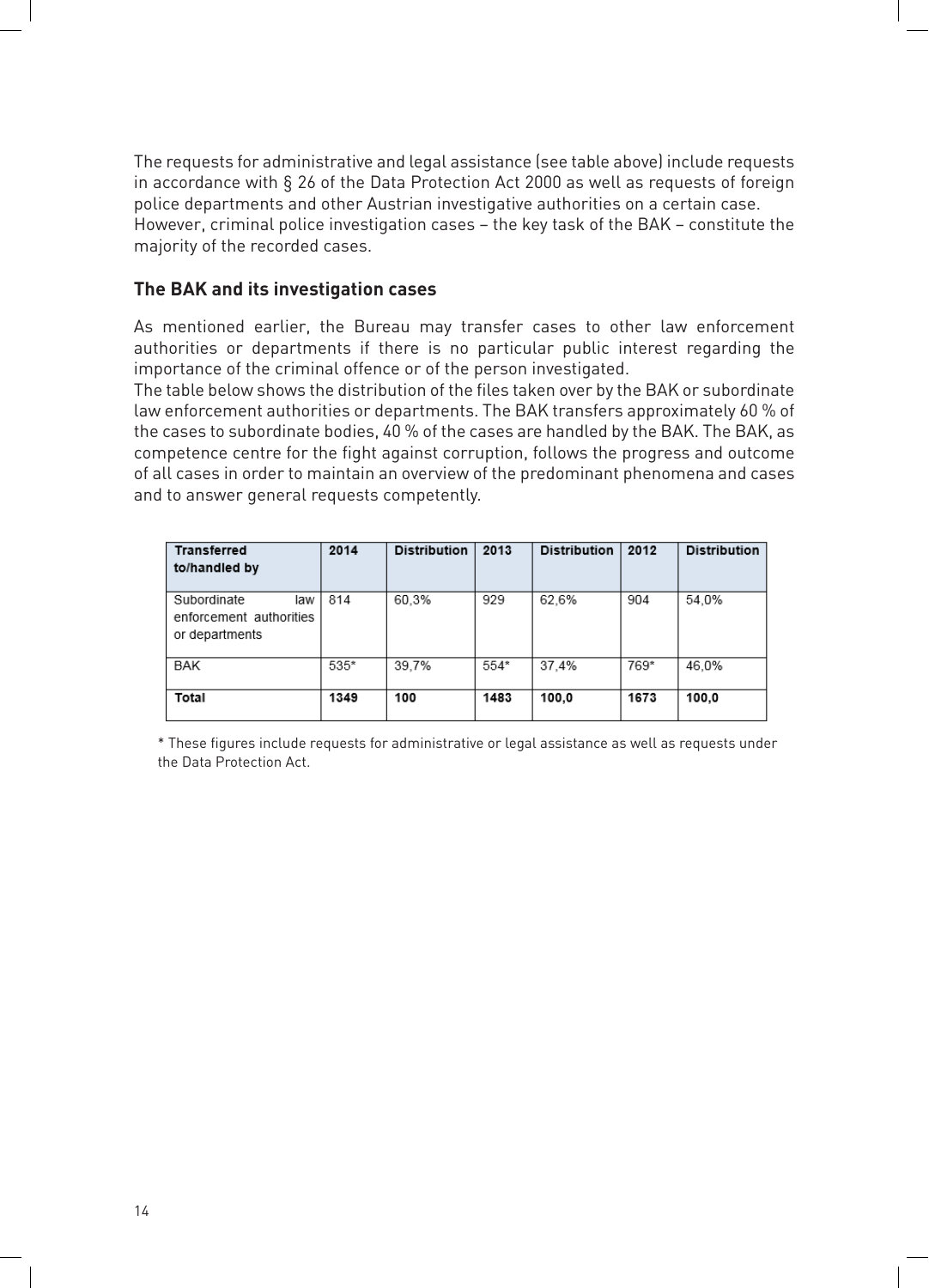#### **The BAK and the reports and complaints**

A large part (35%) of the reports presented to the BAK is made by the police directorates (2013: 33%). 14% of the complaints were received by employees of the Federal Ministry of the Interior, almost 10% originated from private individuals.

| Cases reported by                                                                   | 2014 | 2013 | 2012 |
|-------------------------------------------------------------------------------------|------|------|------|
| Police directorates                                                                 | 538  | 558  | 511  |
| investigation<br>Regional criminal<br>departments                                   | 174  | 200  | 162  |
| Private individuals                                                                 | 151  | 179  | 151  |
| Public prosecutor's offices                                                         | 118  | 133  | 145  |
| Federal Ministry of the Interior                                                    | 220* | 254  | 491  |
| Federal Public Prosecutor's Office<br>for<br>Economic<br>Crime<br>and<br>Corruption | 38   | 46   | 35   |
| Anonymous sources                                                                   | 48   | 30   | 42   |
| Police inspectorates                                                                | 57   | 57   | 36   |
| Others                                                                              | 204  | 246  | 273  |
| Total                                                                               | 1548 | 1703 | 1846 |

\* These figures include requests for administrative or legal assistance as well as requests under the Data Protection Act.

#### **The BAK and the criminal offences investigated**

The following list shows the number of criminal offences during the reporting year 2014 compared to the previous years. In the period from 2012 to 2014, there were only slight changes in the frequency distribution of the offences listed. In cases with more than one offence committed, only the "principal offence", i.e. the criminal act determining the level of penalty, is relevant to statistics.

As can be seen from the table, many cases of malpractice or abuse of power were taken over by the BAK. Regarding the abuse of official authority, nearly half of the cases were dealt with by the BAK.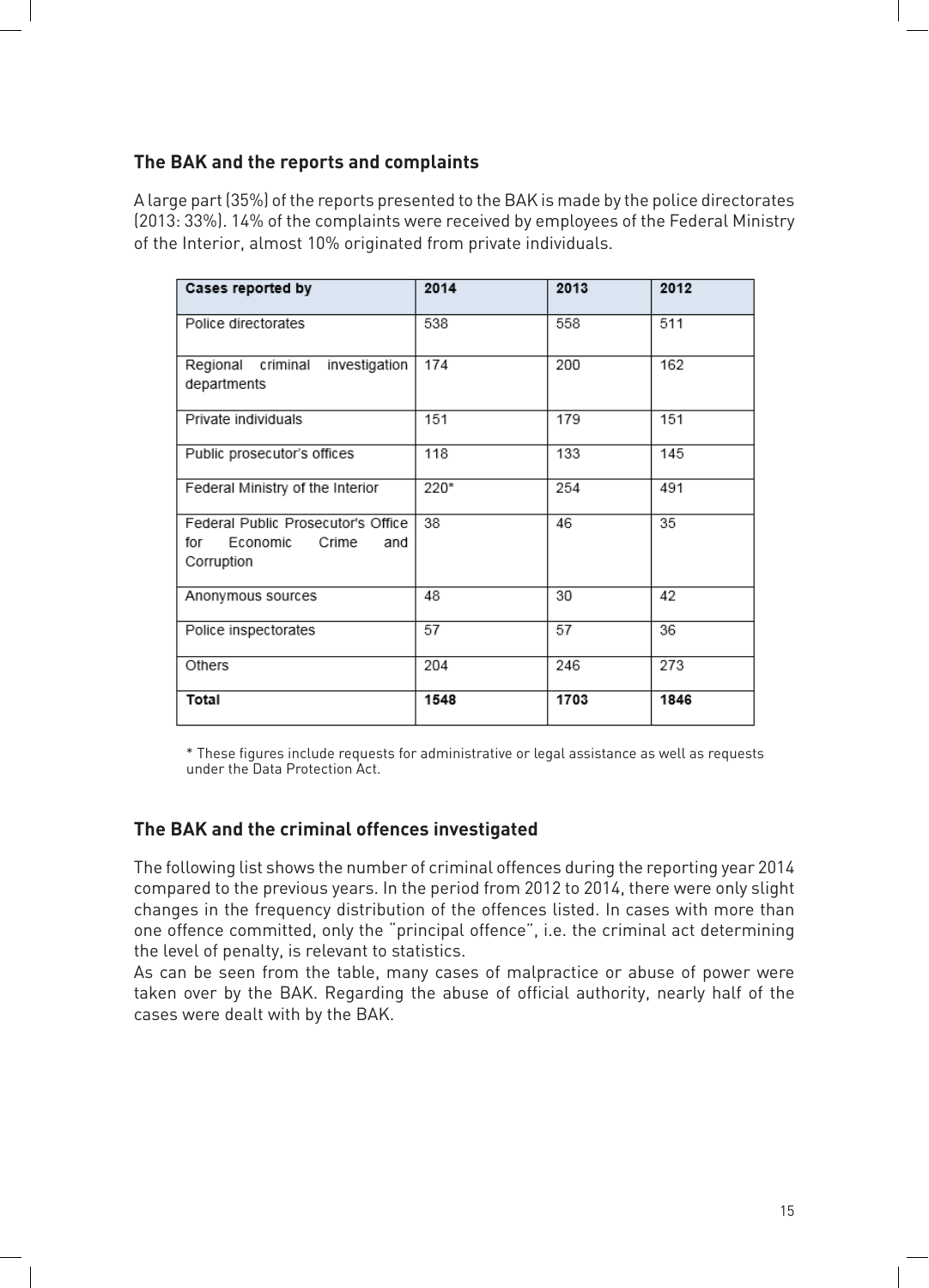| Principal offence in<br>investigations under<br>the Austrian Penal<br>Code |                                                                           | 2014            | <b>BAK</b>     | 2013           | <b>BAK</b>      | 2012           | <b>BAK</b>     |
|----------------------------------------------------------------------------|---------------------------------------------------------------------------|-----------------|----------------|----------------|-----------------|----------------|----------------|
| § 302                                                                      | Abuse of official authority                                               | 585             | 258            | 562            | 203             | 628            | 252            |
| \$303                                                                      | Negligent breach<br>of<br>the                                             | 7               | T              | 13             | V               | 4              | V              |
|                                                                            | freedom of a person or of<br>the sanctity of the home                     |                 |                |                |                 |                |                |
| § 304                                                                      | Corruptibility                                                            | 18              | 14             | 21             | 17              | 14             | 10             |
| § 305                                                                      | Acceptance of an advantage                                                | 7               | $\overline{4}$ | 10             | $\overline{ }$  | $\overline{4}$ | V              |
| § 306                                                                      | Acceptance of an advantage<br>for the purpose of exerting<br>influence    | 3               | 3              | 1              | $\sqrt{ }$      | 0              | V              |
| § 307                                                                      | Bribery                                                                   | $\overline{12}$ | 10             | 14             | 16              | 8              | 6              |
| § 307a                                                                     | Offering an advantage                                                     | 0               | $\overline{0}$ | $\overline{1}$ | $\sqrt{ }$      | $\overline{1}$ | $\sqrt{ }$     |
| § 307b                                                                     | Offering an advantage for<br>the purpose of exerting<br>influence         | 1               | $\overline{1}$ | 1              | $\sqrt{ }$      | 0              | V              |
| § 308                                                                      | <b>Illicit intervention</b>                                               | $\overline{2}$  | $\overline{1}$ | $\overline{2}$ | $\overline{ }$  | 0              | $\lambda$      |
| § 309                                                                      | gifts<br>Acceptance of<br>and<br>bribery of employees<br>or<br>agents     | 8               | 6              | $\overline{1}$ | $\sqrt{ }$      | 0              | $\overline{ }$ |
| § 310                                                                      | Breach of official secrecy                                                | 25              | 13             | 22             | $\overline{12}$ | 23             | 9              |
| § 311                                                                      | False<br>certification<br>and<br>authentication in office                 | $\overline{0}$  | $\overline{0}$ | $\overline{0}$ | $\overline{0}$  | $\overline{1}$ | $\sqrt{ }$     |
| § 312                                                                      | Tormenting or neglecting a<br>prisoner                                    | 1               | 0              | 3              | $\overline{ }$  | 0              | V              |
| § 313                                                                      | Abuse of an official function                                             | 394             | $\overline{7}$ | 423            | 9               | 412            | 13             |
| § 153                                                                      | Breach of trust                                                           | 19              | 14             | 18             | 15              | 23             | 21             |
| § 153a                                                                     | Acceptance<br>of<br>gifts<br>by<br>persons holding a position of<br>power | $\overline{1}$  | $\overline{1}$ | $\overline{4}$ | $\overline{4}$  | $\overline{1}$ | $\overline{1}$ |
| § 107                                                                      | Dangerous threat                                                          | $\overline{7}$  | $\overline{0}$ | $\overline{0}$ | $\sqrt{ }$      | $\overline{9}$ | V              |
|                                                                            | Others                                                                    | $81**$          | 202**          | $99**$         | 278**           | 68**           | 457**          |
|                                                                            | Total                                                                     | 1171            | 535            | 1195           | 554             | 1196           | 769            |

\*\* The figures obtained by the BAK in this field include, in contrast to the total number, all requests for administrative or legal assistance as well as requests under the Data Protection Act. The BAK classifies these requests mainly as "Others".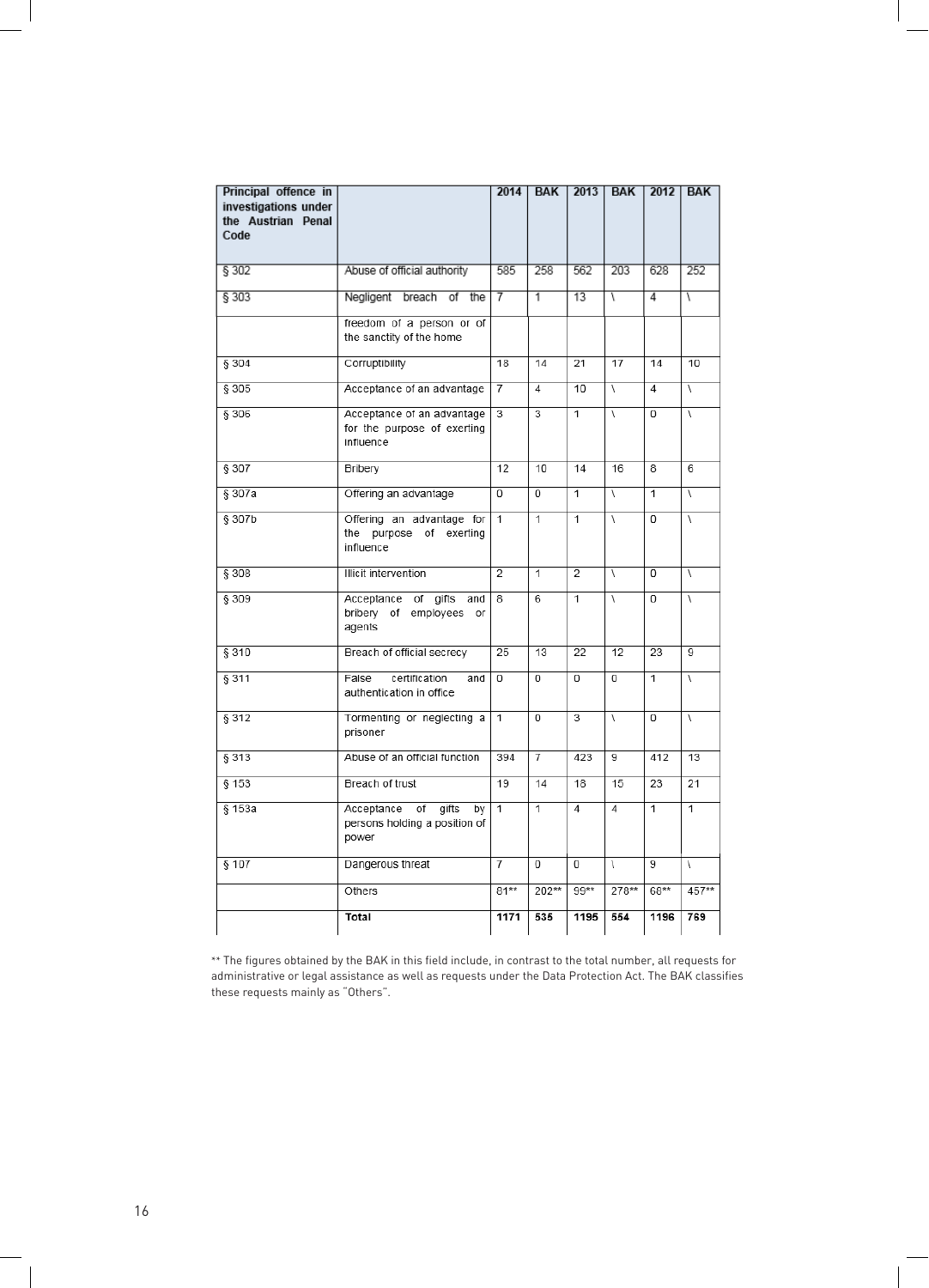#### **The BAK and the different forms of the phenomenon of corruption**

So what kinds of phenomena lie behind the offences described above? In order to answer this question, each case reported to the BAK is allocated, as far as possible, to a specific criminological category in the BAK's statistics.

| Criminological category -<br><b>BAK</b> |                                                                                                                                   |                 |                |
|-----------------------------------------|-----------------------------------------------------------------------------------------------------------------------------------|-----------------|----------------|
| Criminological category                 |                                                                                                                                   | Total           | Thereof        |
|                                         |                                                                                                                                   | 2014            | <b>BAK</b>     |
| Allegations of abuse                    | e.g. injury due to abuse of an<br>official function                                                                               | 358             | 5              |
| Procedural flaw                         | e.g. breach of the right to<br>a<br>hearing, incorrect assessment of<br>evidence, biased administrative<br>action                 | 153             | 57             |
| Consultation or disclosure of<br>data   | unauthorized<br>consultation<br>or<br>disclosure of data                                                                          | $\overline{72}$ | 36             |
| Accompanying crime                      | e.g. breach of the freedom of a<br>person or of the sanctity of the<br>home                                                       | 82              | 24             |
| Infrastructure                          | e.g. corruption in the context of<br>planning permissions, purchase<br>and rental of properties, spatial<br>and land-use planning | 88              | 43             |
| Initiation of a proceeding              | non-reception<br>insufficient<br>or<br>reception/documentation<br>οf<br>complaints                                                | 83              | 23             |
| Human<br>resource<br>management         | "nepotism"                                                                                                                        | 16              | 11             |
| against<br>Criminal offences<br>persons | e.g. harassment, injury, coercion                                                                                                 | 81              | 9              |
| General complaints                      | complaints of a general nature -<br>not clearly assignable<br>to<br>а<br>category                                                 | 46              | 25             |
| Financial management                    | inadequate management<br>οf<br>finances                                                                                           | 45              | 28             |
| Permits and expert opinions             | failure to properly grant licences<br>and permits, favourable expert<br>opinions                                                  | 29              | 14             |
| Collusion                               | e.g. cartels, agreements, waivers<br>of competition                                                                               | 21              | 14             |
| Procurement/tendering                   | inadequate<br>e.g.<br>procurement/tendering procedure                                                                             | 21              | 14             |
| Other incorrect actions                 | signatures,<br>forgery<br>of<br>e.g.<br>manipulation of criminal charges                                                          | 12              | 8              |
| Immigration, asylum                     | e.g. incorrect issuing of residence<br>permits                                                                                    | 9               | 5              |
| Money laundering                        | in connection with<br>corruption<br>offences                                                                                      | 9               | 9              |
| Social services                         | e.g. abuse related to the legal<br>representation<br>οf<br>children<br>or<br>persons under guardianship                           | 9               | 3              |
| Fines                                   | abuse related to fines and tickets                                                                                                | $\overline{s}$  | 3              |
| Supervision and control                 | e.g. misuse of supervisory powers                                                                                                 | 6               | 4              |
| Taxes and duties                        | e.g. incorrect notification of fees                                                                                               | 5               | 4              |
| Subsidies                               | misuse in the context of funding<br>and subsidies                                                                                 | 4               | 1              |
| Addictive drugs                         | misuse of seized narcotics                                                                                                        | 4               | 2              |
| Public health services                  | breach of supervisory<br>duties<br>regarding the compliance<br>with<br>sanitary standards                                         | 3               | $\overline{2}$ |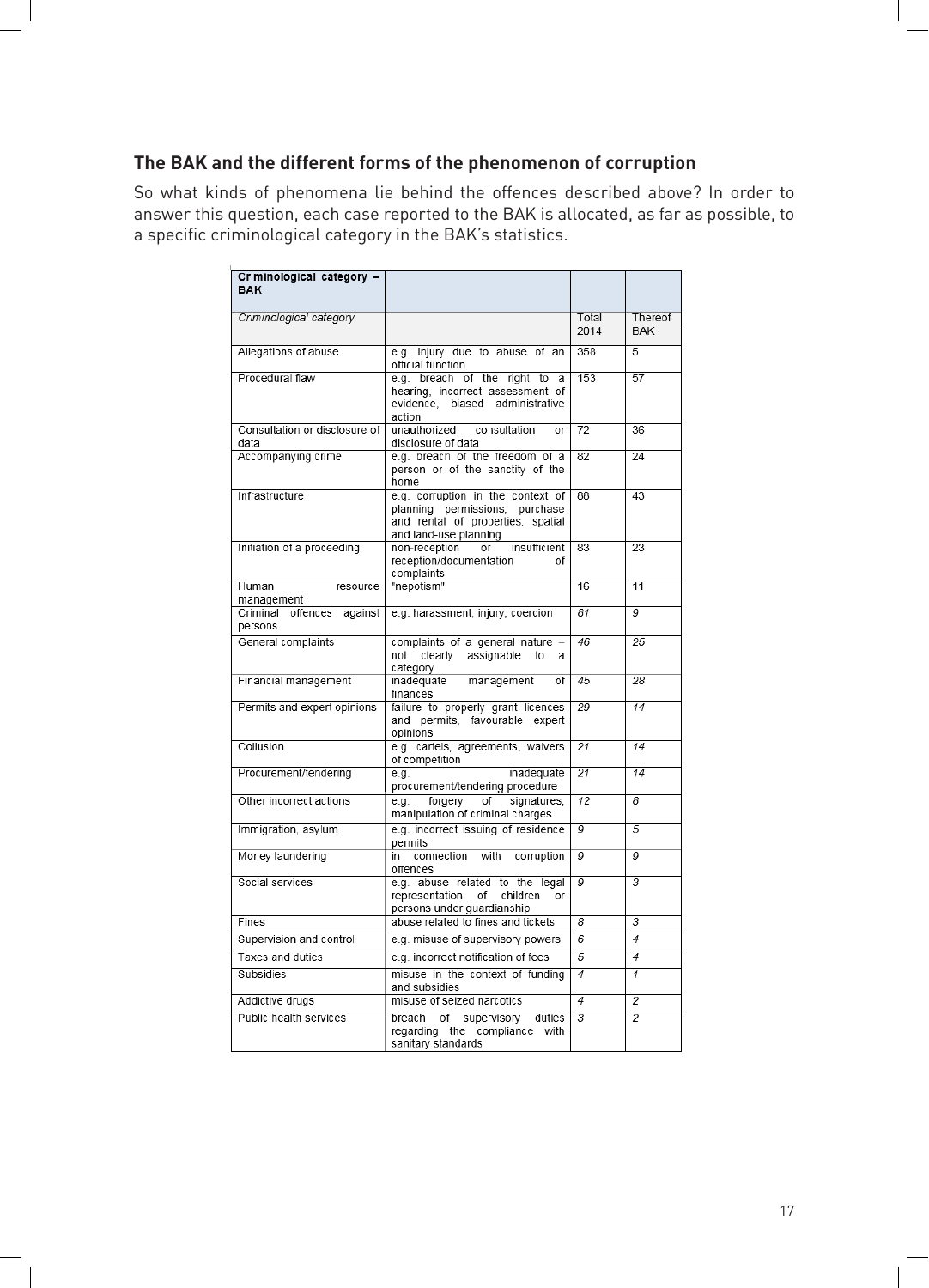| Sponsoring                              | incorrect or illegal settlement of<br>sponsoring transactions<br>and<br>donations                                         | - 2  | 2    |
|-----------------------------------------|---------------------------------------------------------------------------------------------------------------------------|------|------|
| Elections                               | e.g. electoral fraud                                                                                                      | 2    | 2    |
| Diplomas, titles, certificates          | certificates. etc.<br>unlawfully<br>obtained or issued                                                                    | 2    | 0    |
| Use<br>of<br>and<br>weapons<br>firearms | investigations regarding the life-<br>endangering use of weapons and<br>firearms in the performance of<br>official duties |      |      |
| Others                                  |                                                                                                                           | 12   | 186* |
| Total                                   |                                                                                                                           | 1171 | 535  |

\*These figures include requests for administrative or legal assistance as well as requests under the Data Protection Act.

#### **Procedural flaw**

There is such a great variety of procedural flaws that in the meantime, the incorrect initiation of a proceeding was added as a new criminological category. An example for this category would be a police officer of a traffic department who is responsible for controlling the rest periods for lorry drivers, but again and again turns a blind eye and does not properly initiate proceedings. The same can be said of a police officer who, instead of issuing three tickets of 21 euros during a roadside check, only issues two tickets of 21 and one incorrect fine of 7 euros, because the driver only has 50 euros in cash.

#### **Infrastructure**

This category covers a wide range of cases. For example, little favours are done after construction negotiations have been carried out correctly. The person applying for the planning permission is so pleased about the quick and smooth negotiations that he brings a present (e.g. a coffee machine) to the municipal office.

Offering an advantage in a procurement procedure would have to be classified in the criminological category "Procurement/tendering". However, if - apart from advantages offered to the contracting authority – even the competitors coordinate their activities by fixing prices or synchronizing their bidding behaviour, the case will be assigned to the category "Collusion".

#### **Disclosure of data**

It is particularly in the public sector that employees may have access to information not available to the public. If, for example, information from the Austrian Electronic Criminal Police Information System (EKIS) is passed on illegally, the case is classified under the criminological category "Disclosure of data".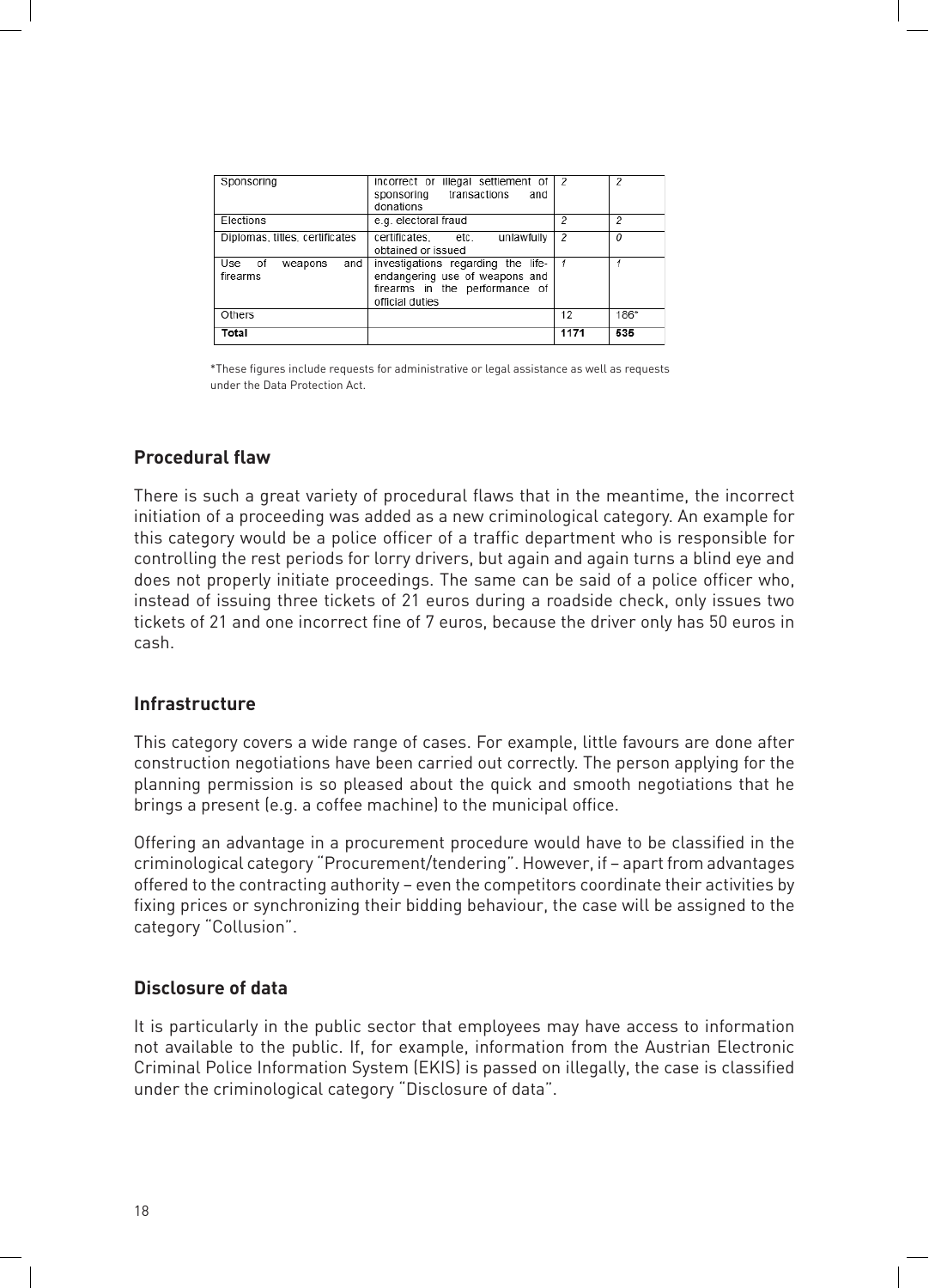#### **Institutions, areas and public entities affected**

|                                     | 2014 | 2013 | 2012 |
|-------------------------------------|------|------|------|
| Federal institutions                | 604  | 491  | 557  |
| Provincial institutions             | 24   | 13   | 15   |
| Communities/municipalities          | 109  | 124  | 102  |
| District administrative authorities | 22   | 14   | 6    |
| Private individuals                 | 15   | 9    | 12   |
| Economy                             | 36   | 12   | 9    |
| Chambers                            |      |      | 2    |
| Associations                        | 1    | 3    |      |
| Others                              | 17   | 6    | 4    |

In all cases of investigation the persons and organizations alleged to have committed a criminal offence are assigned to a specific group. In 2014, federal employees were involved in 51% of the cases (2013: 40%, 2012: 46%).

The reason for this high percentage of federal employees lies in the BAK's exclusive jurisdiction in this field as well as in the specific statistical criteria used in this context. Therefore, it cannot be concluded that the federal institutions are more prone to this kind of criminal offences than the private sector.

Furthermore, it must be stated that the number of unreported cases in the private sector is supposed to be very high and cannot be determined exactly . According to studies carried out in Germany, the percentage of these cases may be as high as 95%.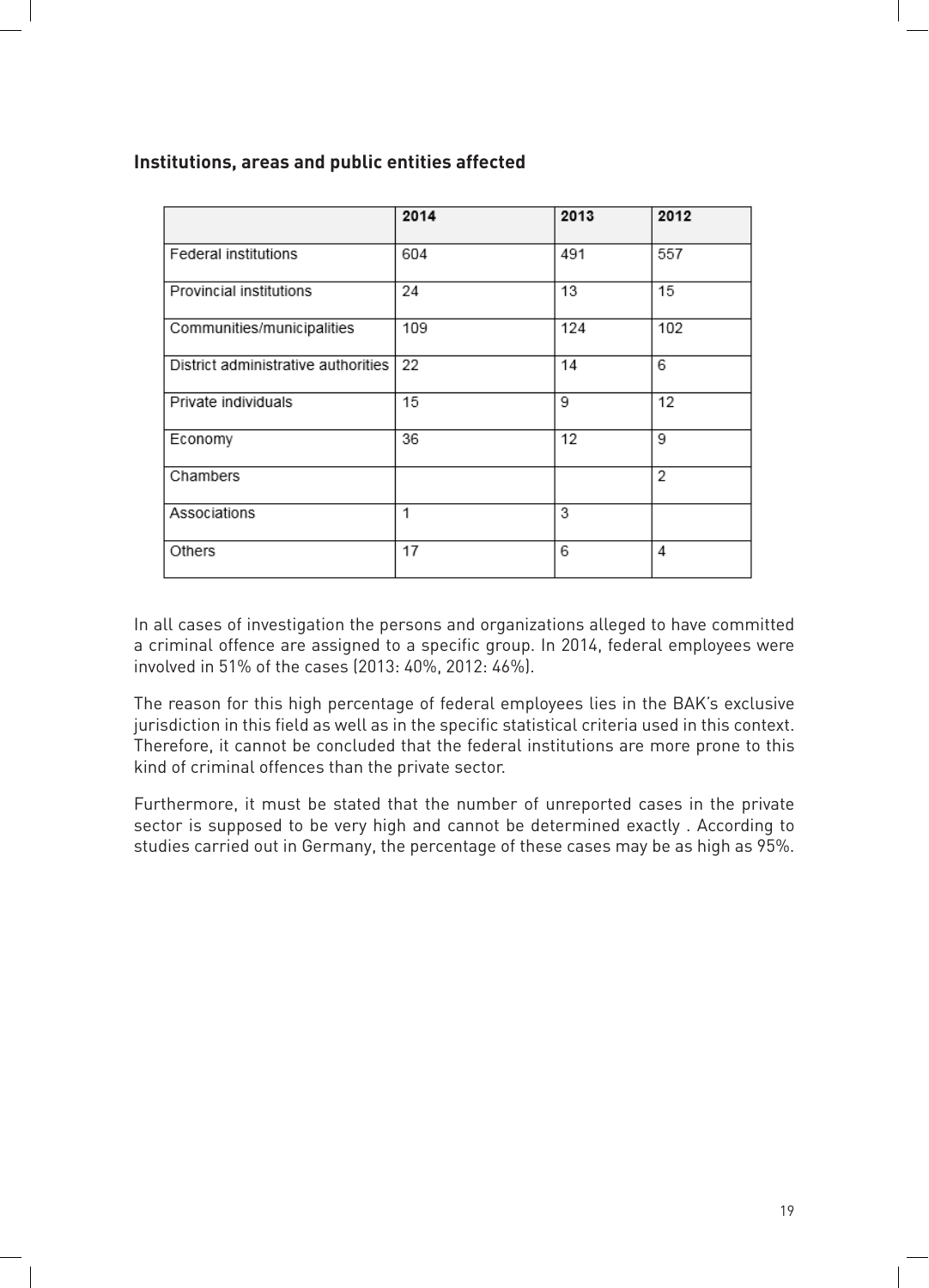#### **The BAK and the investigation cases concluded**

| <b>Clarification - cases</b><br>cleared up |                       |                                                            |                          |                     |                  |
|--------------------------------------------|-----------------------|------------------------------------------------------------|--------------------------|---------------------|------------------|
|                                            | οf<br>Number<br>cases | Concluded<br>by<br>BAK and<br>the<br>subordinate<br>bodies | Thereof<br>cleared<br>up | Thereof<br>unsolved | Clear-up<br>rate |
| 2014                                       | 1349*                 | 1088                                                       | 822                      | 263                 | 76%              |
| 2013                                       | 1483                  | 1213                                                       | 814                      | 399                 | 67%              |
| 2012                                       | 1673                  | 1405                                                       | 1053                     | 352                 | 75%              |

\*These figures include requests for administrative or legal assistance as well as requests under the Data Protection Act.

The BAK's aim is to fully investigate every case taken over. At the end of the investigation, a final report is submitted to the public prosecutor's office. The cases are investigated regardless of whether the allegations lead to court proceedings. The focus is on conducting a comprehensive investigation and concluding the case correctly. The following table shows the cases taken over and concluded by the Austrian Federal Bureau of Anti-Corruption or the court. The cases were either taken over by the BAK due to its exclusive jurisdiction or due to a specifically extended responsibility, or they were transferred to another department/authority. 80% (2013: 82%) of the cases investigated were concluded. The clear-up rate of 76% represents the ratio, in per cent, of the investigation cases cleared up to those concluded during the period under review.

#### **The BAK and examples for investigation cases**

Like any other criminal investigation department, the BAK is carrying out its investigations according to the principle of objectivity, i.e. both incriminating and exculpatory circumstances are investigated.

In the following examples, two cases investigated by the BAK and resulting in convictions in 2014 are described.

#### **The "Regional Health Insurance Fund" case**

In 2013, the CEO of an Austrian company reported a case to the Federal Public Prosecutor's Office for Economic Crime and Corruption (WKStA), which authorized the BAK to conduct the investigation. His allegations mainly related to an auditor of a regional health insurance fund who in the course of an audit promised the CEO that, if he received a payment of 10,000 euros from the entrepreneur, a repayment of 65,000 euros in the context of a re-registration of employees would be waived. The BAK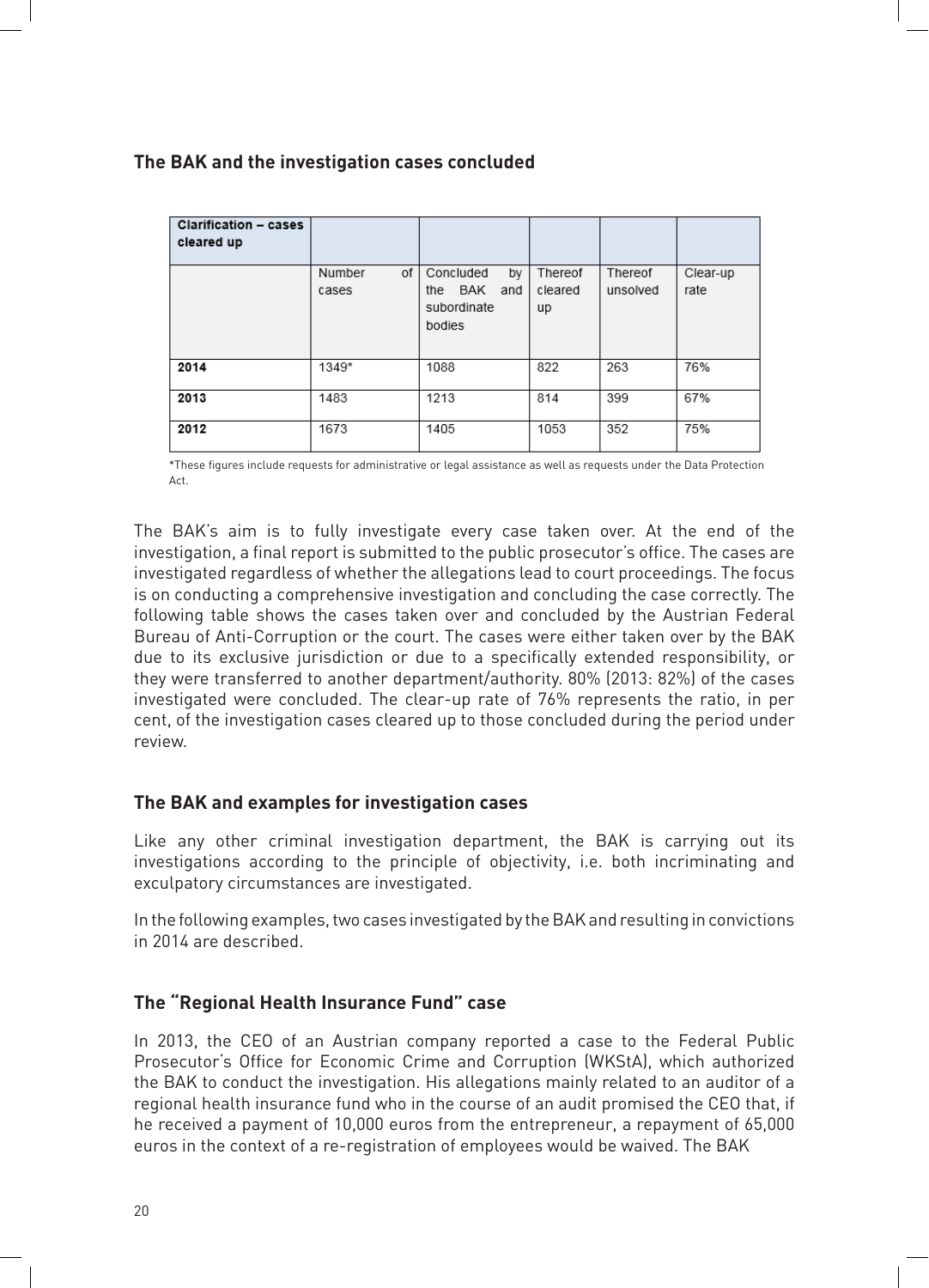carried out a comprehensive investigation in order to find out whether this was the only incident. Subsequent to a wiretapping operation, the auditor was arrested by investigators of the BAK. Due to the incident reported by the CEO, the auditor was conditionally sentenced to 18 months imprisonment.

#### **The "Sale of Weapons" case**

This case came to light when a superior, in fulfilling his duty of supervision, identified irregularities in his district authority in the course of an internal audit. Over the years (2006-2012), an employee responsible for the disposal of weapons and firearms seized or handed in had got into the habit of selling them to a friend, a weapons trader, instead of recycling or destroying them in conformity with law. A large part of the profits went into the pockets of the said employee. The allegations were the subject of house searches and witness hearings carried out by the BAK. Finally, in 2014, the employee was sentenced on appeal to 24 months imprisonment, thereof eight months unconditional imprisonment (res judicata).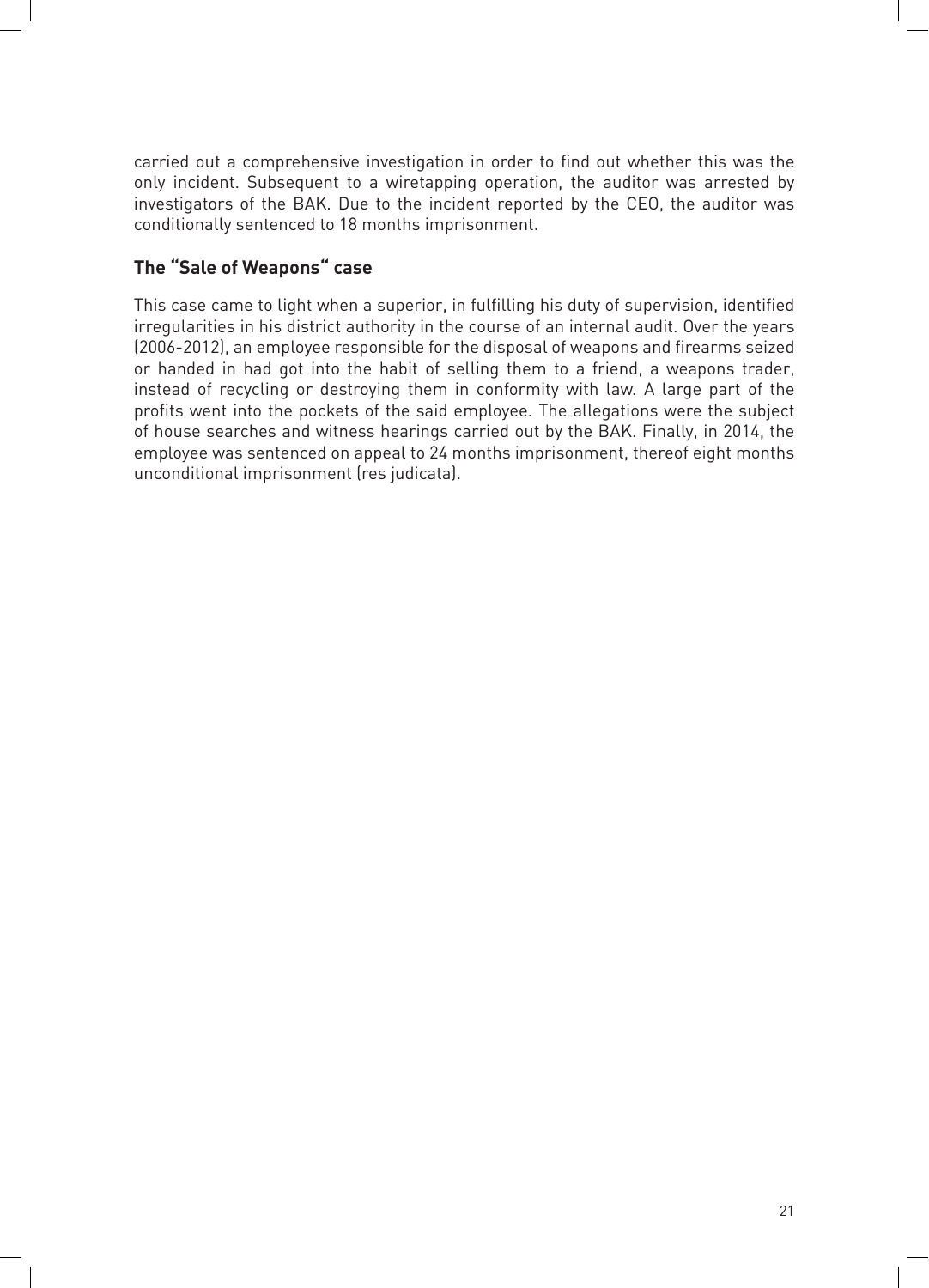# **The BAK and its international network**

In the framework of its legal mandate, in accordance with Section 4, paragraph 2, of the BAK-G, the BAK shall cooperate with relevant foreign authorities as well as with European and international institutions and acts as the national point of contact for them. Therefore, the BAK exchanges experiences with comparable anti-corruption authorities and is represented in European as well as international bodies given the resources available.

#### **The BAK and bilateral cooperation**



In 2014, bilateral visits contributed to further strengthening cooperation with foreign, particularly European and Asian, authorities.

To enhance bilateral cooperation, the BAK signed Memoranda of Understanding (MoU) with the Malaysian Anti-Corruption Commission (MACC), the Agency for Prevention of Corruption and Coordination of the Fight against Corruption (APIK) of Bosnia and Herzegovina and the

Algerian National Body for Preventing and Combating Corruption (ONPLC) in 2014. These Memoranda of Understanding strengthen the cooperation between the BAK and foreign partner authorities. Through the exchange of information, they allow for more efficient corruption prevention and fight against corruption as well as for the pursuance of common efforts and interests.

#### **The BAK and international police cooperation and administrative assistance**

In addition, the BAK handled international requests for administrative assistance regarding corruption offences. Since June 2013, Europol's Secure Information Exchange Network Application (SIENA) is used for this purpose. As the system speeds up the handling of requests for administrative assistance, it is an essential part of the BAK's international communication.

Since 2013, the BAK is nominated as a "Global Focal Point" by Interpol. The platform of "Global Focal Points" offers the participating countries a secure form of communication and data exchange and thus improves international cooperation.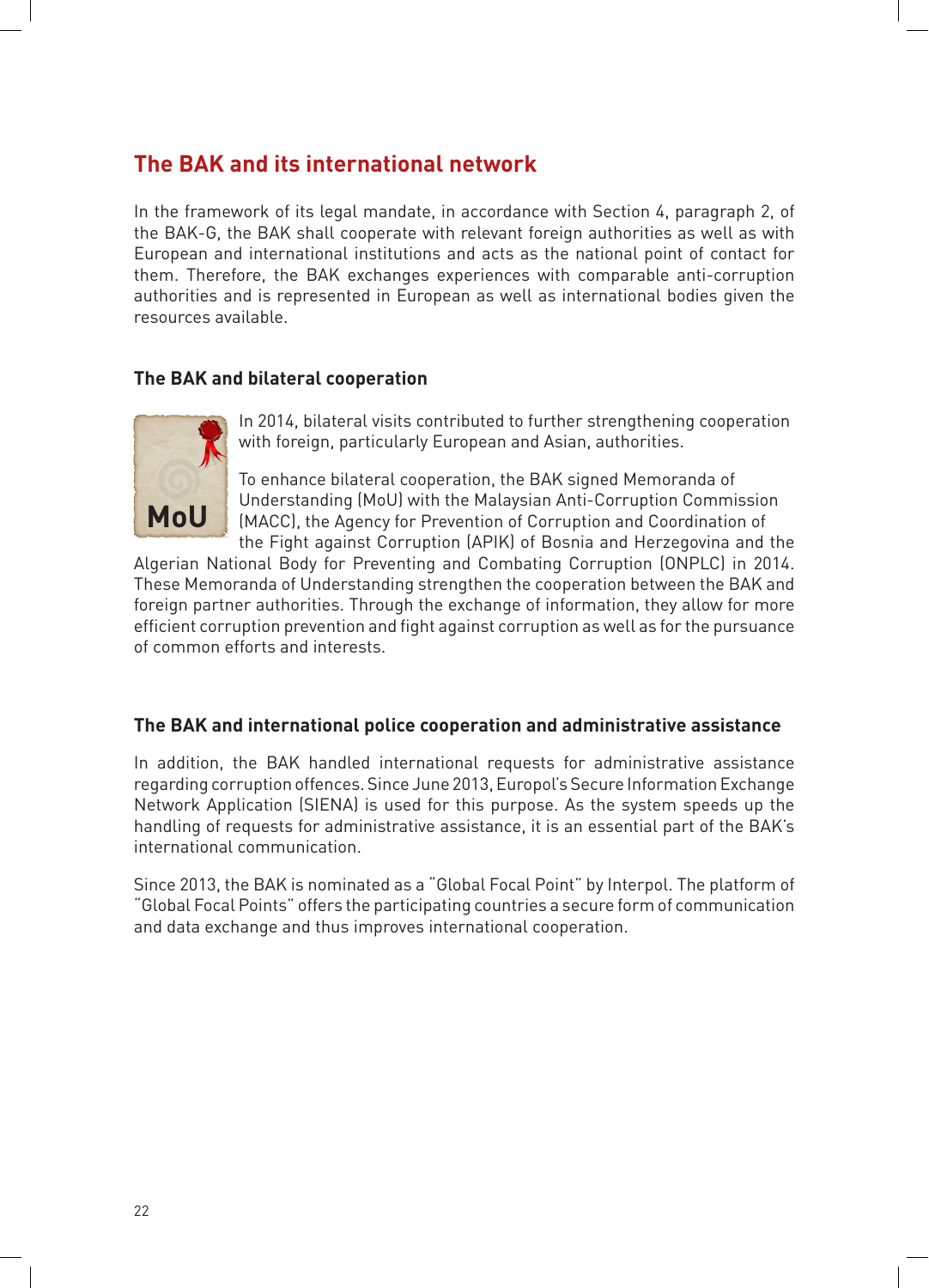#### **The BAK and the UNCAC (United Nations Convention against Corruption)**



The United Nations Convention against Corruption (UNCAC) entered into force on 14 December 2005 and was ratified by Austria on 11 January 2006. In August 2014, the Country Review Report on Austria's implementation of the Chapters III (Criminalization and Law Enforcement) and IV (International Cooperation) of the UNCAC was published. The publication marked the official end of Austria's review, which was conducted during 2013 according to the terms of the UNCAC Review Mechanism. On the whole, Austria's high level of

implementation of the relevant UNCAC provisions was acknowledged. One of the recommendations suggests, inter alia, improving the flow of information back to the Federal Bureau of Anti-Corruption, particularly with regard to judgements

resulting from investigations of the BAK's employees.

Further information can be found at:

www.unodc.org

#### **The BAK and GRECO (Groupe d'Etats contre la Corruption)**

On 1 December 2006, Austria joined the Council of Europe's Group of States against Corruption (GRECO). Following the multidisciplinary approach of the Council of Europe regarding the fight against corruption, GRECO has to evaluate the compliance with and implementation of the relevant legal instruments adopted by the Council of Europe.

In March 2014, GRECO adopted the Austrian Compliance Report on the topics incriminations and transparency of party funding in Strasbourg. GRECO concludes that Austria satisfactorily implemented 12 of the 21 recommendations of the Evaluation Report of the Third Evaluation Round.

In April 2014, a two-day conference took place at the International Anti-Corruption Academy (IACA) in Laxenburg in the framework of the Austrian Chairmanship of the Committee of Ministers of the Council of Europe to take stock of first national experiences and results of the Fourth Evaluation Round. Two representatives of the BAK participated in this interesting event.

Further information can be found at:

www.coe.int/t/dghl/monitoring/greco/default\_en.asp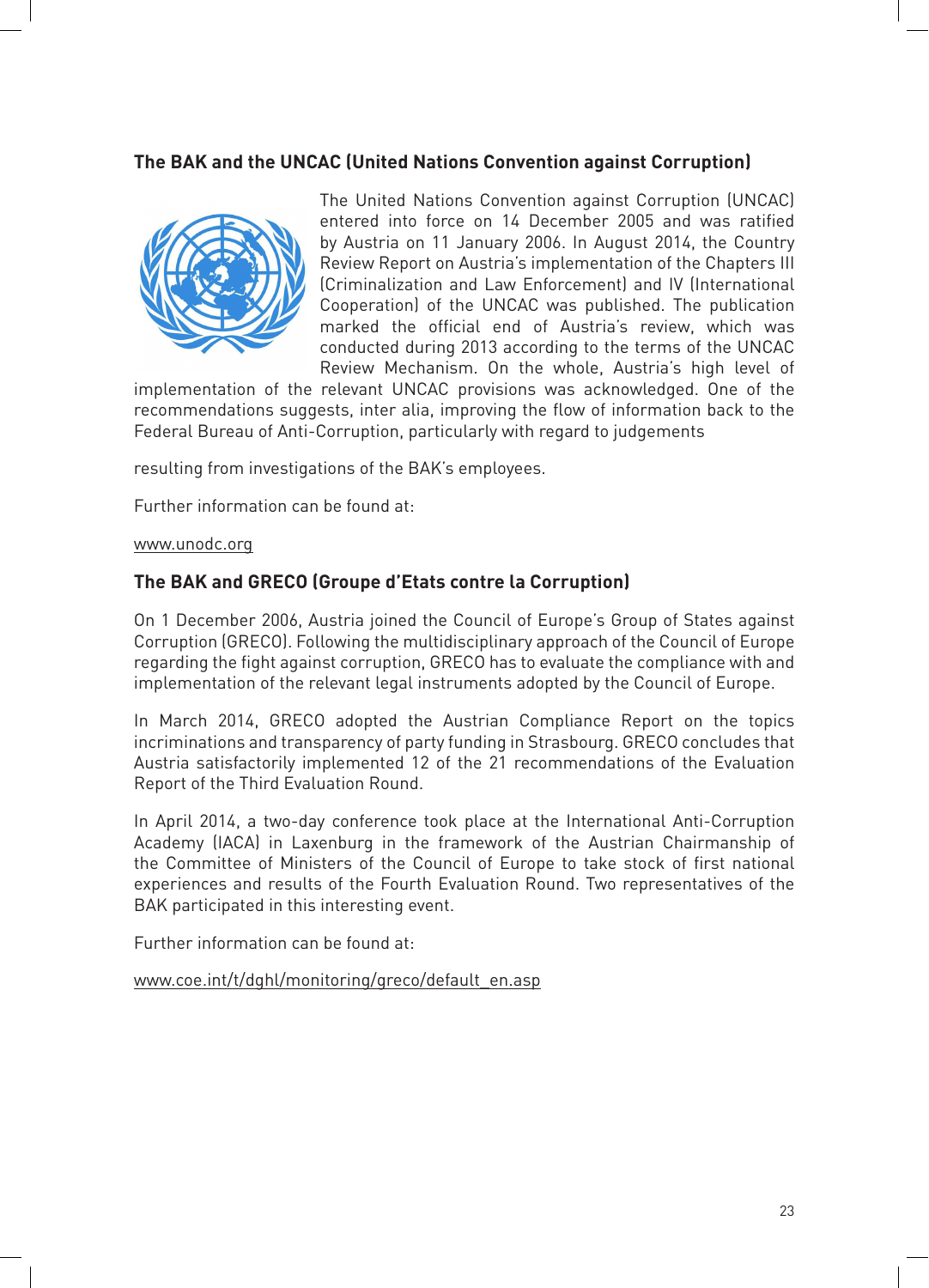#### **The BAK and anti-corruption activities at EU level**

Based on the Communication of the European Commission on Fighting Corruption in the EU issued in 2011, the first EU Anti-Corruption Report was published in February 2014. This report consists of a general chapter reflecting the situation and trends regarding corruption in the EU and of 28 country chapters outlining the respective anticorruption framework and key issues. The European Commission appreciates Austria's increased efforts in the fight against corruption.

The BAK supported the work at EU level with opinions on corruption-related topics which are addressed in the Council Working Groups.

Further information can be found at: http://ec.europa.eu/dgs/home-affairs/what-we-do/policies/organized-crime-andhuman-traficking/corruption/index\_en.htm 

#### **The BAK and the European Partners against Corruption (EPAC) and the European Anti-Corruption Network (EACN)**



The networks European Partners against Corruption (EPAC) and the European Anti-Corruption Network (EACN) are independent platforms for anti-corruption and police oversight bodies allowing for them to maintain contacts and exchange information in the field of the fight against corruption.

In October 2014, the BAK organized an interactive EPAC/EACN workshop on the topic "Information Exchange among Anti-Corruption Authorities and Police Oversight Bodies", which took place at the International Anti-Corruption Academy in Laxenburg.

In the course of the 14th EPAC/EACN Professional Annual Conference in Sofia in November 2014, which was hosted by the Bulgarian Ministry of the Interior and the State Agency for National Security, and based on the outcomes of the workshop, it was decided to establish a working group on the topic "Need for and possibilities of a joint communication platform for a swift information exchange" chaired by the British National Crime Agency. Furthermore, Giovanni Kessler, current president of EPAC/ EACN and Director-General of the European Anti-Fraud Office, and representatives of EU Member States presented the latest developments in the field of anti-corruption. Special attention was devoted to, inter alia, the European Commission's proposal to establish a European Public Prosecutor's Office and to the involvement of EPAC/EACN members in the preparation of the next EU Anti-Corruption report.

Further information can be found at: www.epac-eacn.org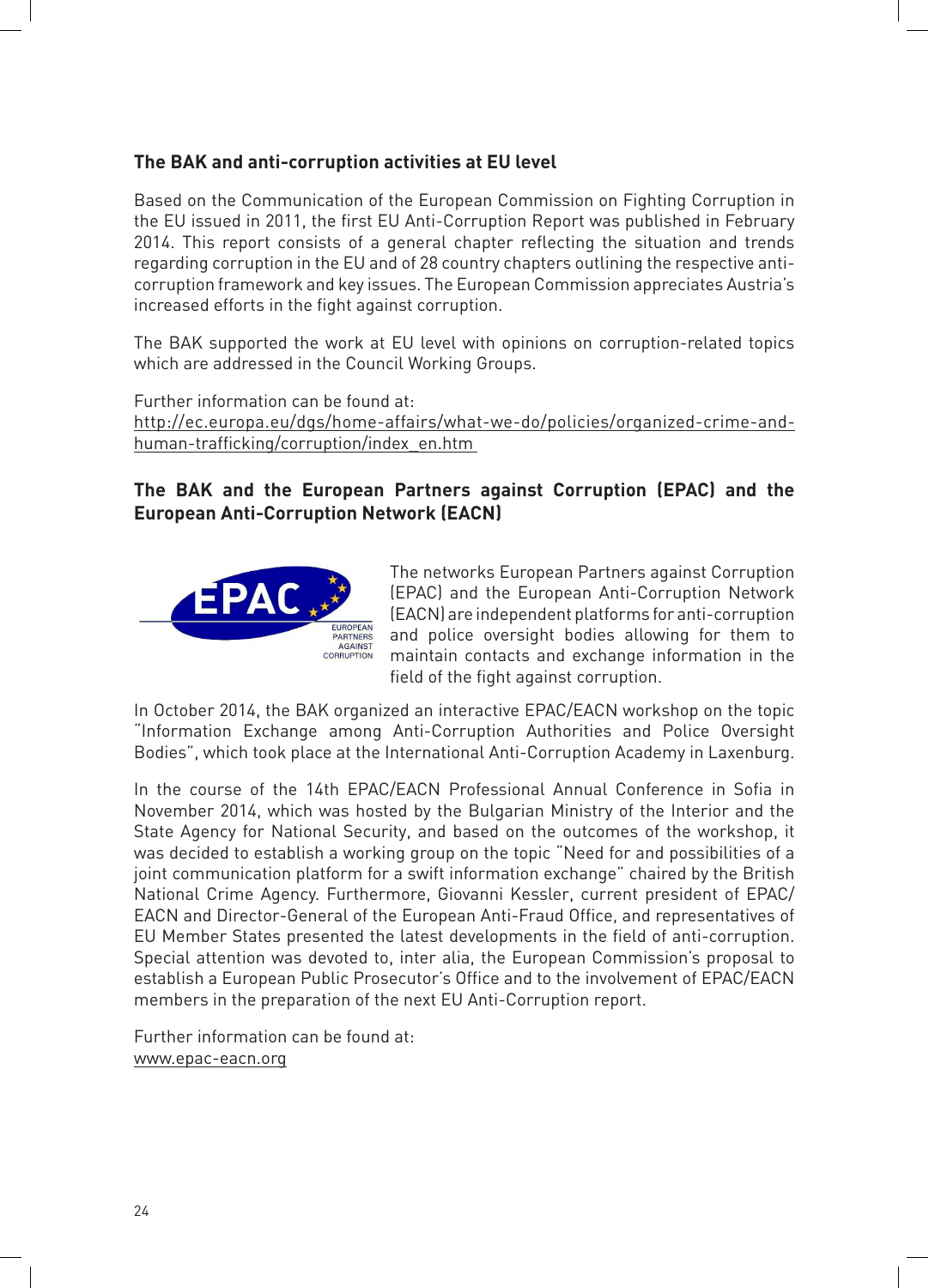#### **The BAK and OLAF/OAFCN**



The network OAFCN (OLAF Anti-Fraud Communicators' Network) of the European Anti-Fraud Office (OLAF) provides a networking platform for representatives of national anti-fraud and anti-corruption authorities. The platform facilitates the exchange of experiences

and information on the fight against fraud and corruption. Additionally, it supports OLAF and members of the network in promoting and improving their public relations. The BAK follows the activities of the network in the framework of international cooperation. Further information can be found at:

http://ec.europa.eu/anti\_fraud/media-corner/anti-fraud-comunicators-network/ index\_en.htm

#### **The BAK and the OECD**



The OECD Convention on Combating Bribery of Foreign Public Officials in International Business Transactions is a legally binding anti-corruption instrument. On 19 July 1999, it entered into force in Austria.

The OECD Working Group on Combating Bribery of

Foreign Public Officials monitors the progress in the implementation of the OECD Convention. In 2014, the BAK followed the work of this Working Group and submitted the necessary contributions on the implementation of the Convention to the competent ministry (Austrian Federal Ministry of Justice).

Further information can be found at: www.oecd.org

#### **The BAK and SIENA for Anti-Corruption Authorities (S4ACA)**



On the basis of the EU Programme "Prevention of and Fight against Crime 2007-2013", the project SIENA for Anti-Corruption Authorities (S4ACA) was initiated by the BAK in February 2014. In summer 2014, EU cofinancing was awarded to this project.

The aim of the project is to improve the operational and strategic information exchange between European anti-corruption authorities and between them and Europol by a stepby-step connection to Europol's Secure Information Exchange Network Application (SIENA). Another objective of the project is to promote the increased use of the Europol Platform for Experts (EPE).

The Polish Central Anti-Corruption Bureau (CBA) is the BAK's project partner, Europol is the associate partner. Senior officials, IT and security experts of European anticorruption authorities participate in this project.

The project started in Warsaw in November 2014 with the first internal project coordination meeting, in the framework of which the S4ACA Kick-Off Conference in February 2015 was planned.

Further information can be found at: http://www.bak.gv.at/cms/BAK\_en/s4aca/start.aspx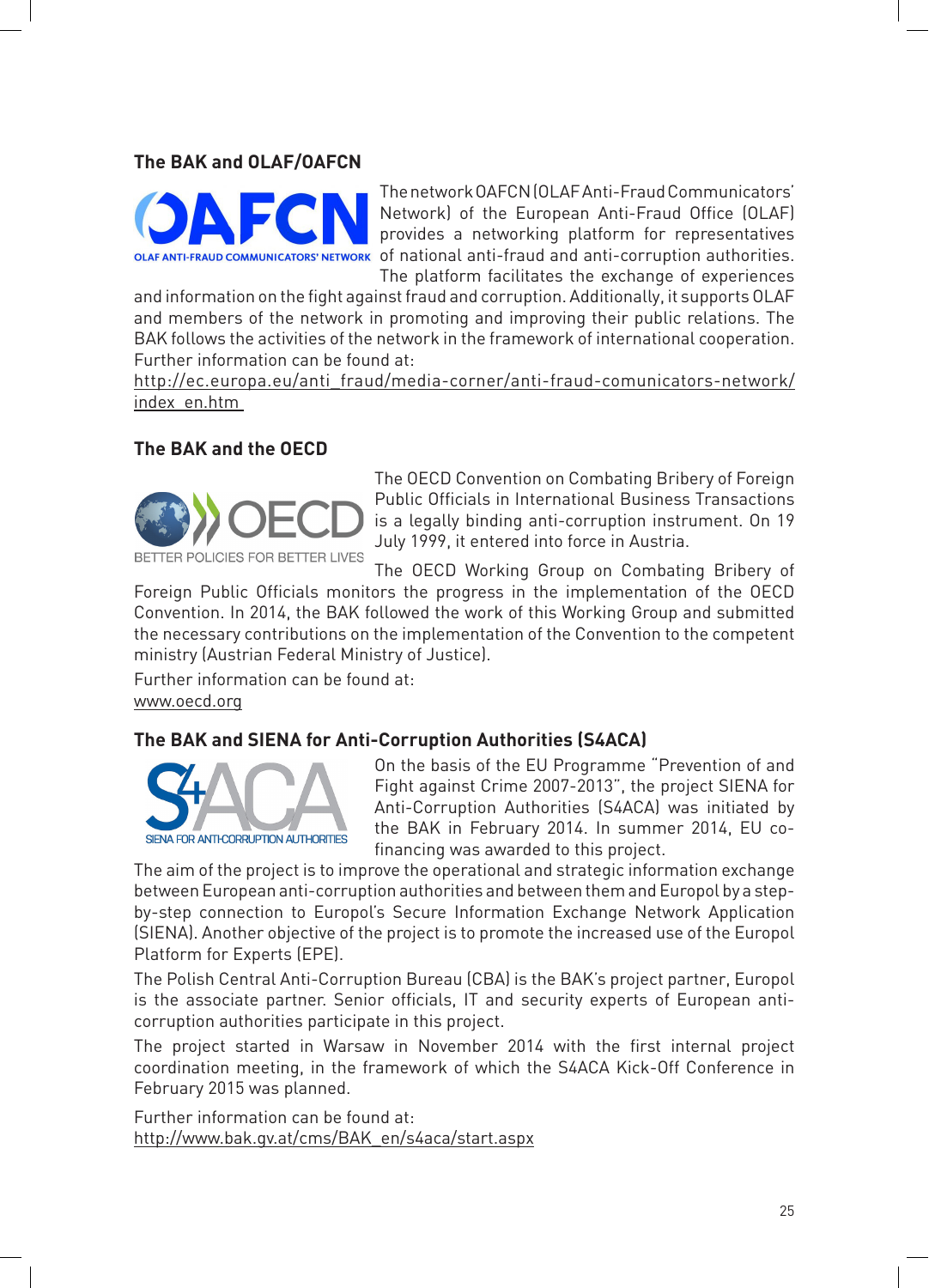# **The BAK and its publications**

#### **The annual series "Corruption and Abuse of Oficial Authority" ("Korruption und Amtsmissbrauch")**

In September 2014, the book's seventh edition was released in cooperation with the publisher "MANZ". It provides, as has been usual in the previous editions, a comprehensive overview of the content and interpretation of the most important provisions of Austrian criminal law relating to corruption and abuse of authority.

#### **The casebook "The Criminal Law on Corruption: Case Examples" ("Korruptionsstrafrecht in Fällen")**

Together with the Austrian Center for Law Enforcement Sciences (ALES), the BAK worked out a list of questions relevant to corruption from a criminal law perspective. These questions were illustrated with abstract and anonymized case examples and, in 2014, published as a casebook ("The Criminal Law on Corruption: Case Examples") by the publishing house "Österreich". Susanne Reindl-Krauskopf, university professor at the Department of Criminal Law and Criminology of the University of Vienna, and Stefan Huber, assistant professor in the same department, are the authors of this publication.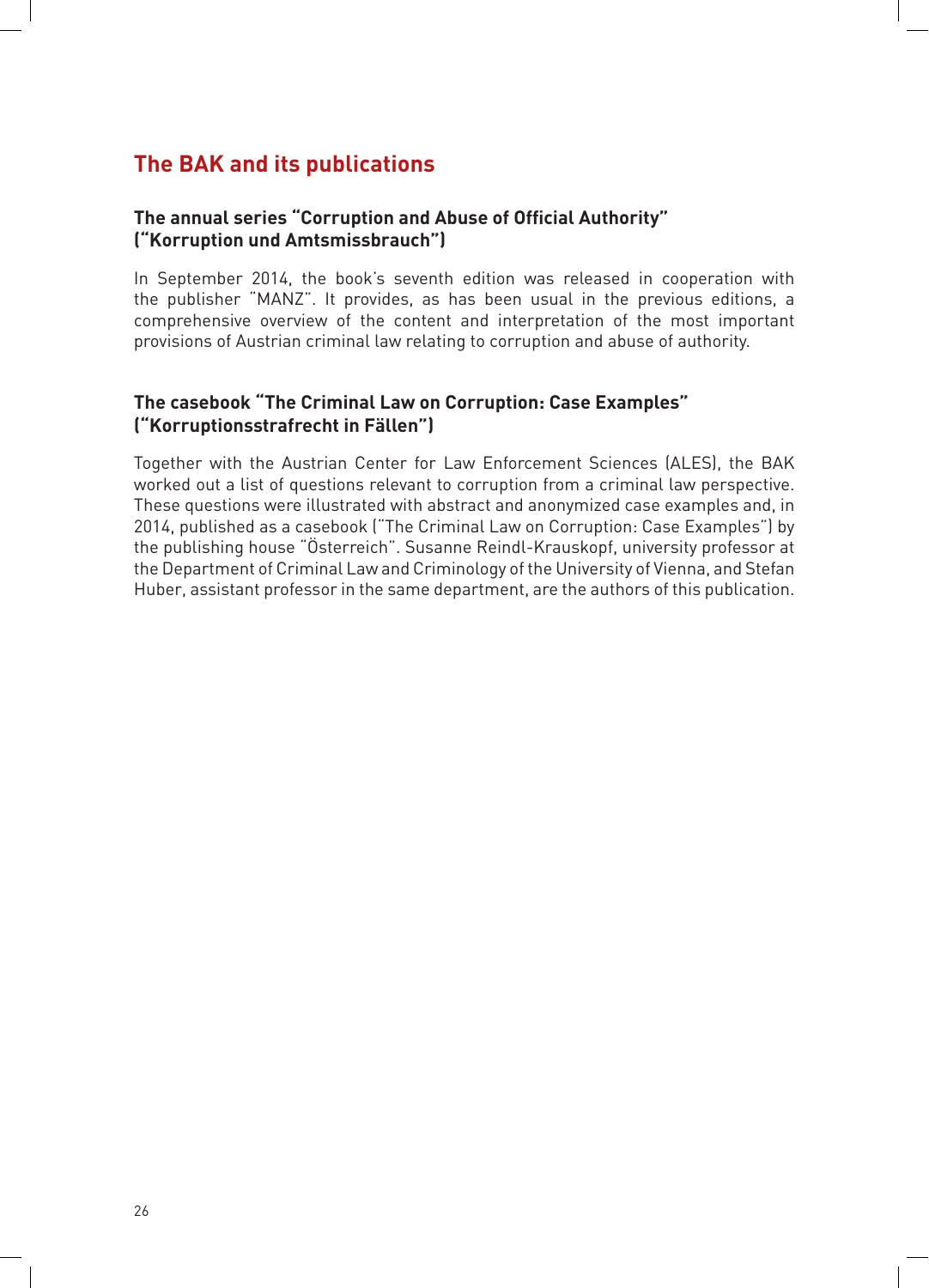# **Federal Law on the Establishment and Organization of the Federal Bureau of Anti-Corruption (Law on the Federal Bureau of Anti- Corruption –** [abbreviation:] **BAK-G)**

Federal Law Gazette (BGBL) I No. 72/2009, as amended by Federal Law Gazette (BGBl.) I, No. 52/2015

(Translation from German)

#### **Establishment**

**§ 1.** The Federal Bureau of Anti-Corruption is an institution of the Federal Ministry of the Interior established outside the Directorate-General for Public Security. Its goals are the effective nationwide prevention of and fight against corruption, including, in particular, the cooperation with the Public Prosecutor's Office for Combating Economic Crime and Corruption (WKStA), as well as the performance of core tasks in the field of security police and criminal police cooperation with foreign and international anticorruption institutions [§ 6, paragraph 1, Security Police Act (SPG), Federal Law Gazette (BGBl.) No. 566/1991].

#### **Organization**

§ 2. (1) The Federal Bureau is headed by a Director. In the event of his/her absence, his/her duties are to be performed by his/her Deputy.

(2) The Director and his/her Deputy are appointed for a period of five years by the Federal Minister of the Interior after consultation with the presidents of the Constitutional Court, the Administrative Court and the Supreme Court. The term of office shall be renewable.

(3) A person may only be appointed as Director or Deputy Director if he/she has special knowledge as well as national and international experience in the fields of the prevention of and fight against corruption. Furthermore, a person may only be appointed as Director if he/she has been employed for at least five years in an occupation requiring a degree in Law or Economics, and as Deputy Director if he/she has been employed for at least three years in such occupation.

(4) A person may not be appointed as Director or Deputy Director if he/she is a member of the federal government, a government of a Land, or a general representative body, or if he/she has held one of these positions in the previous six years.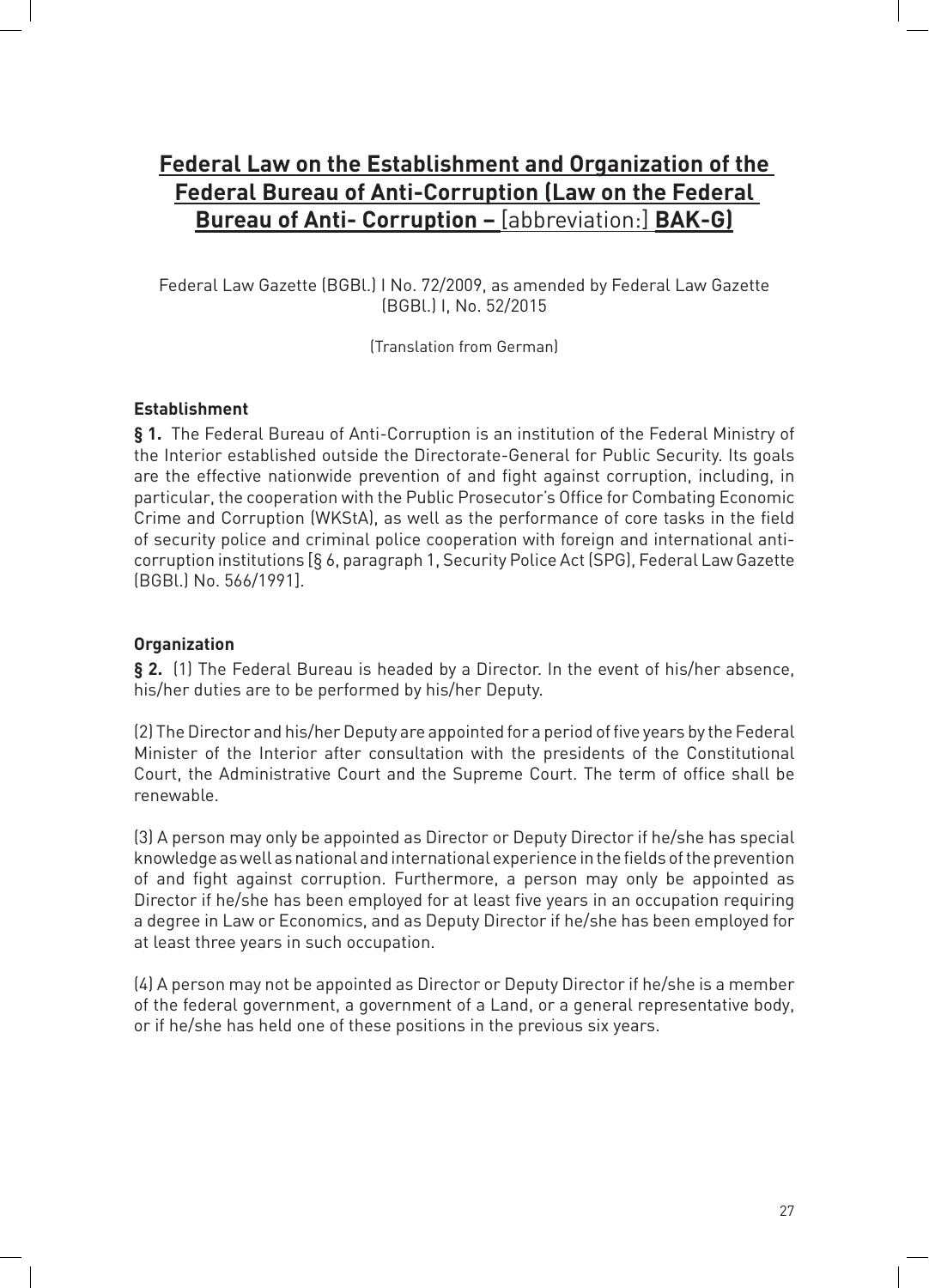(5) For the selection of the other employees of the Federal Bureau, account should be taken of whether they have the legal and other knowledge, skills and aptitudes required to fulfil the tasks of the specific post, as well as sufficient relevant work experience. Prior to their employment, the Director and his/her Deputy have to be consulted.

(6) The Director and his/her Deputy are not permitted to engage in any gainful outside employment with the exception of publications and teaching activities.

#### **Rules of Procedure of the Federal Bureau**

**§ 3.** The Director has to determine who is responsible for approving decisions to be taken in accordance with the distribution of functions, in which matters this approval is reserved to himself/herself, and who has the right to approve in the event of absences (rules of procedure).

#### **Tasks**

**§ 4.** (1) The Federal Bureau has nationwide jurisdiction in security and criminal police matters concerning the following criminal offences:

- 1. abuse of official authority (§ 302 of the Austrian Penal Code (StGB), Federal Law Gazette (BGBL) No. 60/1974),
- 2. corruptibility (§ 304 StGB),
- 3. acceptance of an advantage  $(S$  305 StGB),
- 4. acceptance of an advantage for the purpose of exerting influence (§ 306 StGB),
- 5. bribery (§ 307 StGB),
- 6. offering an advantage  $(S$  307a StGB),
- 7. offering an advantage for the purpose of exerting influence  $(\S$  307b StGB),
- 8. **illicit intervention** (§ 308 StGB),
- 8a. breach of official secrecy (§ 310 StGB),
- 8b breach of § 18 of the Information Management Act, Federal Law Gazette (BGBl.) I No. 102/2014
- 9. breach of trust due to abuse of an official function or due to involvement of an office holder (§ 153, paragraph 2, case 2, § 313, or in connection with § 74, paragraph 1, no. 4a, StGB),
- 10. acceptance of gifts by persons holding a position of power (§ 153a StGB),
- 11. agreements restricting competition in procurement procedures (§ 168b StGB) as well as serious fraud  $(S$  147 StGB) and commercial fraud  $(S$  148 StGB) on the basis of such agreement,
- 12. acceptance of gifts and bribery of employees or agents (§ 309 StGB),
- 13. money laundering (§ 165 StGB), provided that the assets arise from the offences 1 to 8, 9, 11 (second and third case) or 12; criminal associations or organizations (§§ 278 and 278a StGB), provided that they intend to commit the offences 1 to 9 or 11 (second and third case),
- 14. acts punishable pursuant to the StGB as well as to other laws relevant to criminal law, provided that they are related to the offences 1 to 13 and have to be prosecuted by the BAK by written order of a court or a public prosecutor's office.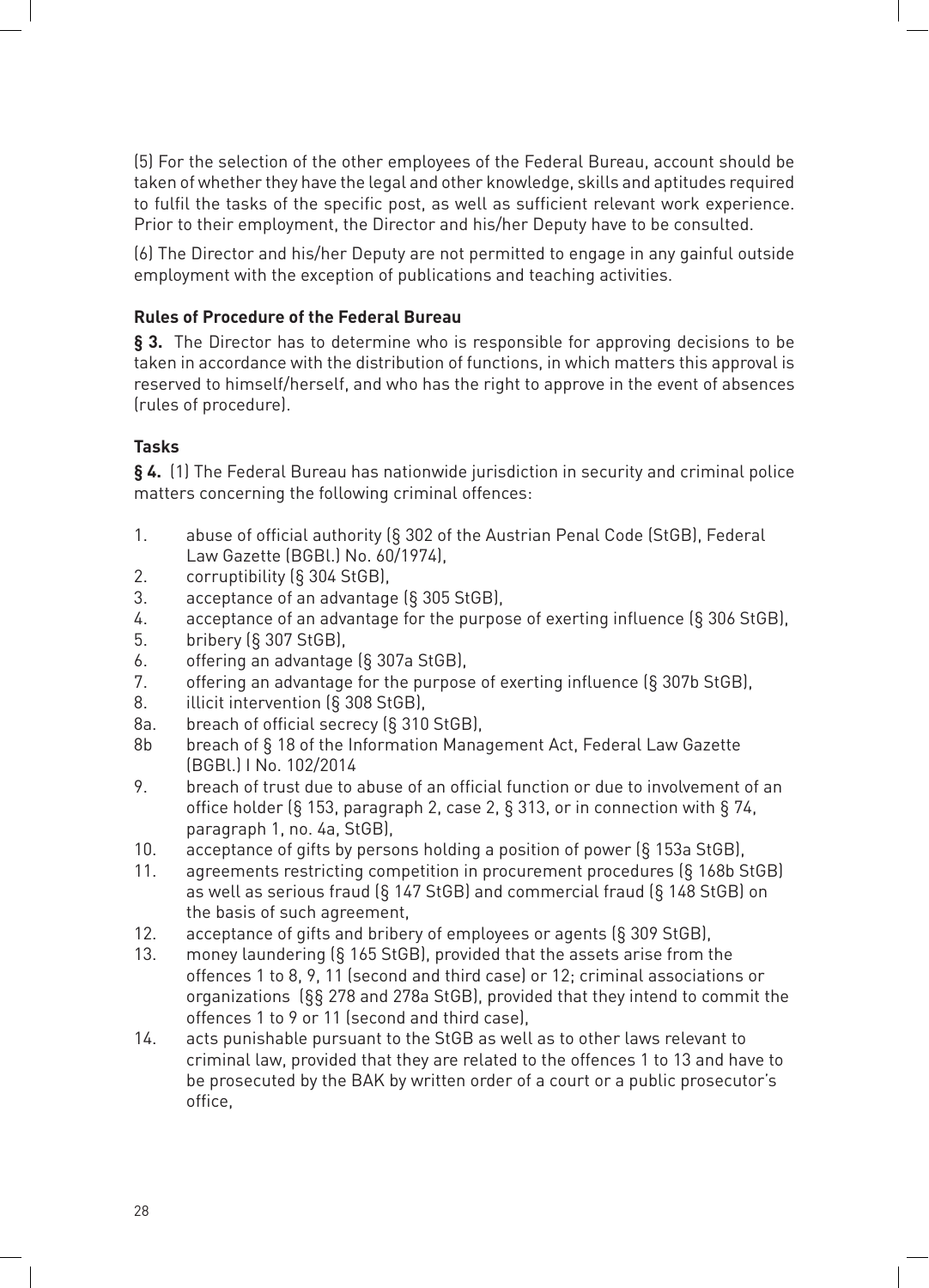15. acts punishable pursuant to the StGB as well as to laws relevant to criminal law concerning public employees of the Federal Ministry of the Interior, provided that they have to be prosecuted by the BAK by written order of a court or a public prosecutor's office.

In the cases defined in  $\S$  4, paragraph 1 (11-13), BAK-G, the BAK is only responsible if the extent of the punishment depends, pursuant to  $\S$  28, paragraph 1, sentence 2, Austrian Penal Code (StGB), on the above mentioned criminal offences.

(2) The Federal Bureau of Anti-Corruption has jurisdiction over investigations within the framework of international police cooperation and administrative assistance as well as for cooperation with the corresponding institutions of the European Union and the investigating authorities of the EU Member States in the cases referred to in  $\S$  4, paragraph 1. Regarding international police cooperation in the cases 1 to 13 the Federal Bureau acts as the national point of contact for OLAF, Interpol, Europol and other comparable international institutions.  $\S$  4, paragraph 1, of the Criminal Intelligence Service Austria Act (BKA-G), Federal Law Gazette (BGBL) I No. 22/2002, remains unaffected.

(3) The BAK has to analyse corruption phenomena, gather information on preventing and combating them and develop appropriate preventive measures.

#### **Reporting Centre**

§ 5. Without prejudice to their duties to report defined by the Austrian Code of Criminal Procedure (StPO) 1975, Federal Law Gazette (BGBL) No. 631/1975, law enforcement authorities or departments getting notice of a criminal offence defined in § 4, paragraph 1 (1-15), have to report this offence as soon as possible in writing to the Federal Bureau (duty to report). Federal employees must not be prevented from reporting allegations or suspicious circumstances concerning  $\S$  4, paragraph 1 (1-15), directly to the Federal Bureau without going through the official channels (right to report).

#### **Cooperation with Other Authorities and Departments**

**§ 6.** (1) Without prejudice to the duty to report defined in § 5, the law enforcement authorities or departments, unless otherwise ordered by the Federal Bureau or the Public Prosecutor's Office for Combating Economic Crime and Corruption (WKStA) (§ 20a, paragraph 2, Austrian Code of Criminal Procedure [StPO]), have to take all investigative measures that cannot be delayed, e.g. measures to prevent the imminent loss of evidence.

(2) For reasons of expediency, the Federal Bureau may assign certain investigations to other law enforcement authorities and departments. It may also order the respective entity to directly report to the Federal Bureau, at regular or specified intervals, on the progress of a case.

(3) The Federal Bureau may transfer investigations to other competent law enforcement authorities and departments if there is no particular public interest regarding the importance of the criminal offence or of the person investigated. The relevant public prosecutor's office has to be informed of such transfer.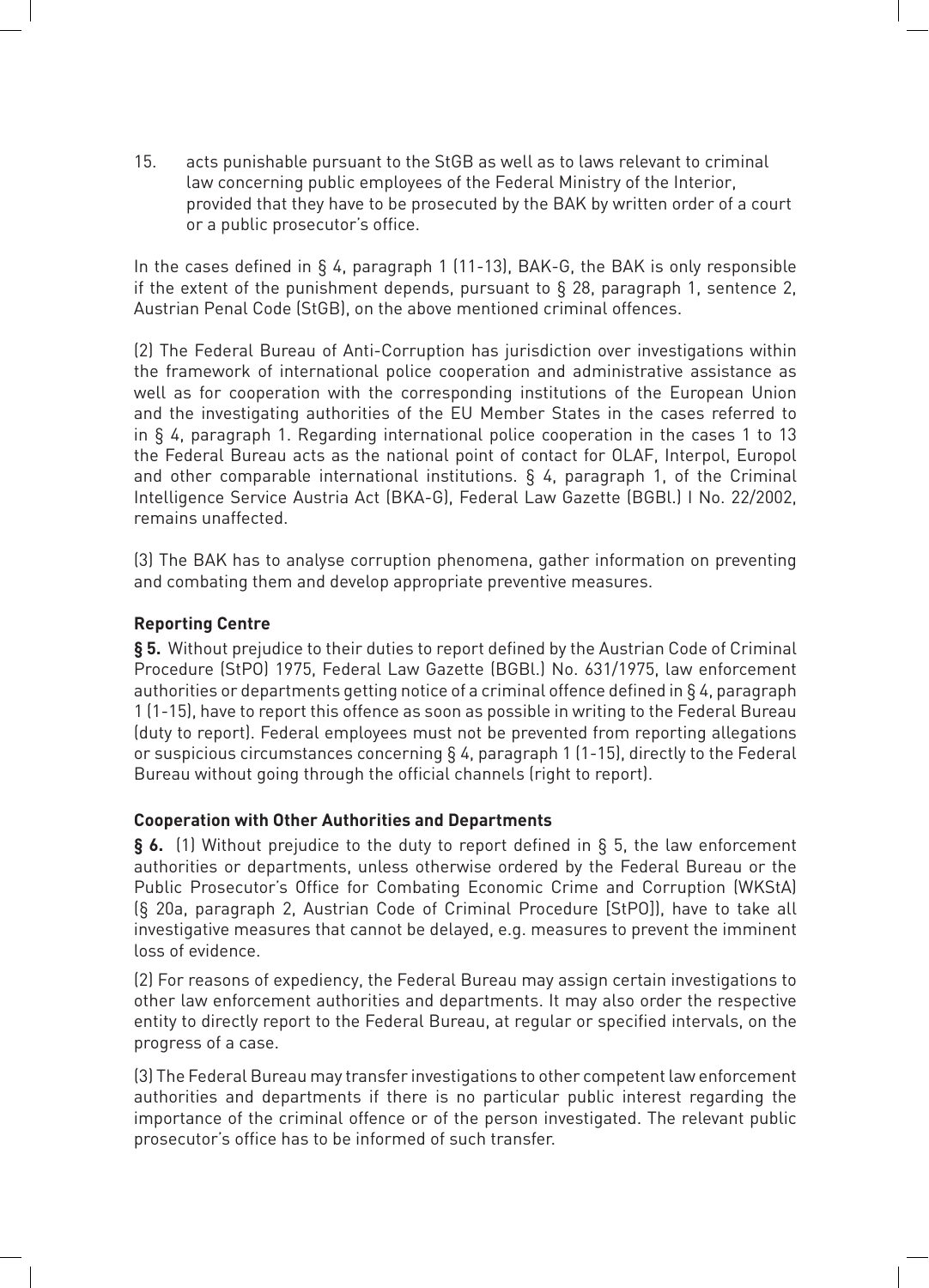#### **Instructions**

**§ 7.** Instructions given to the Federal Bureau regarding the investigation of a specific case have to be issued in writing and justified. An oral instruction issued in advance due to special reasons, in particular in the case of imminent danger, has to be issued in writing as soon as possible thereafter.

#### **Commission for Legal Protection**

§ 8. (1) To ensure specific legal protection regarding issues arising from the activities of the Federal Bureau, a Commission for Legal Protection, subordinate to the Federal Minister of the Interior and consisting of the Legal Protection Officer defined in  $\S$ 91a of the Austrian Security Police Act (SPG) as well as of two additional members, is established.

(2) The two additional members referred to in paragraph 1 are appointed by the Federal President on the proposal of the Federal Government and after consultation with the Presidents of the Constitutional Court, the Administrative Court and the Supreme Court for a period of five years. Appointments may be renewed.

(3) A person may not be appointed as additional member such as defined in paragraph 1 if he/she has held the position of Director or Deputy Director of the Federal Bureau in the previous twelve years. Furthermore, for the appointment of the additional members, the rules on incompatibility set out in  $\S$  91b, paragraph 1, of the Austrian Security Police Act (SPG) apply.

(4) The appointment as an additional member expires in the case of renunciation or death, or when the new appointment or the reappointment becomes effective.

(5) In order to carry out the administrative work of the Commission for Legal Protection, the Federal Minister of the Interior has to provide the necessary equipment and personnel.

(6) The members of the Commission for Legal Protection are entitled to receive remuneration commensurate with the time and effort required. The remuneration is calculated according to the fixed rates set out in the regulation on the remuneration of legal protection officers (Federal Law Gazette [BGBl.] II No. 427/2000).

#### **Duties and Rights of the Commission for Legal Protection**

**§ 9.** (1) The Commission has to investigate allegations concerning the activities of the Federal Bureau that are not manifestly unfounded if the persons concerned do not have a legal remedy at their disposal.

(2) The members of the Commission for Legal Protection are independent in the performance of their duties and not bound by instructions. They are subject to official secrecy.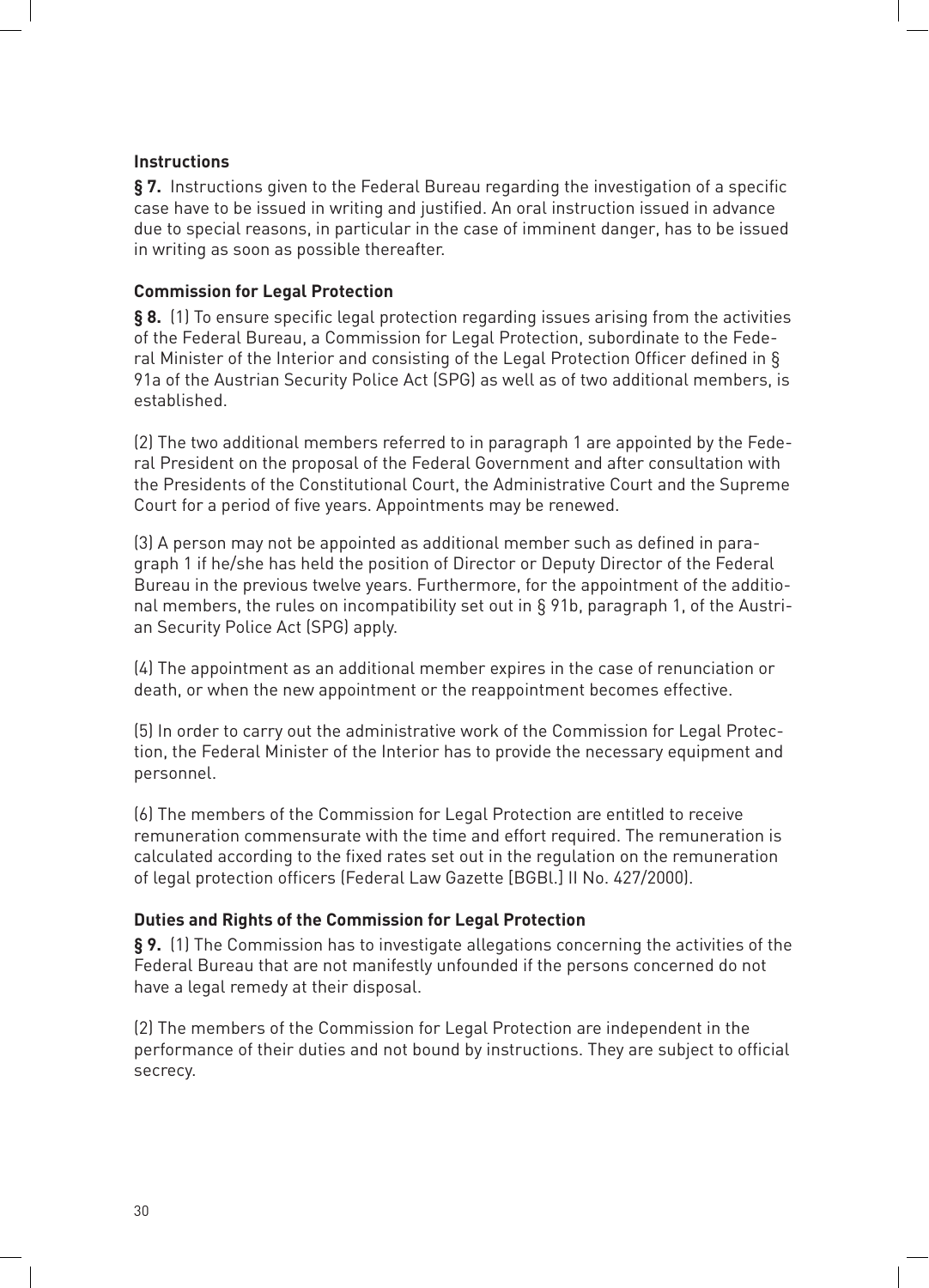(3) At any time, the Federal Bureau has to allow the Commission for Legal Protection access to all documents and records necessary for the performance of the Commission's duties and, at the Commission's request, provide it with free copies of individual files; in this respect official secrecy does not apply towards the Commission. However, official secrecy does apply regarding information and documents revealing the identity of persons or sources that – if made public – would endanger national security or the safety of persons, as well as regarding copies including information that - if made public – would endanger national security or the safety of persons.

(4) The Commission for Legal Protection may at any time report on its findings to the Federal Minister of the Interior or – where it deems appropriate – to the public. Moreover, the Commission for Legal Protection may address recommendations to the Federal Minister of the Interior or the Director.

(5) By 30 April of the following year at the latest, the Commission for Legal Protection presents an annual report on the performance of its functions to the Federal Minister of the Interior. In accordance with the right to information and inspection laid down in Article 52a of the Federal Constitutional Law (B-VG), the Federal Minister of the Interior has to make this report available, at its request, to the Permanent Subcommittee of the Parliamentary Committee on Internal Affairs for the evaluation of measures to protect the constitutional institutions and their ability to act.

(6) The Commission for Legal Protection is neither responsible for tasks of the security police or criminal police, nor is it an administrative or disciplinary authority. It has to report relevant facts to the competent authorities.

#### **Staff Representation**

**§ 10.** The staff of the Federal Bureau is represented by the central staff committee of the Federal Ministry of the Interior.

#### **Cross References**

**§ 11.** Whenever in this federal law another federal law is mentioned, reference is made to the version currently in force.

#### **Equal Linguistic Treatment**

§ 12. Whenever terms designating natural persons are used only in the masculine form, they shall refer equally to men and women. If these terms are applied to specific natural persons, the correct gender-specific form has to be used.

#### **Entry into Force**

**§ 13.** (1) This federal law shall enter into force on 1 January 2010.

(2) §§ 1, 4 and 6, paragraph 1, as amended by Federal Law Gazette (BGBL) I No. 13/2012, shall enter into force on 1 April 2012.